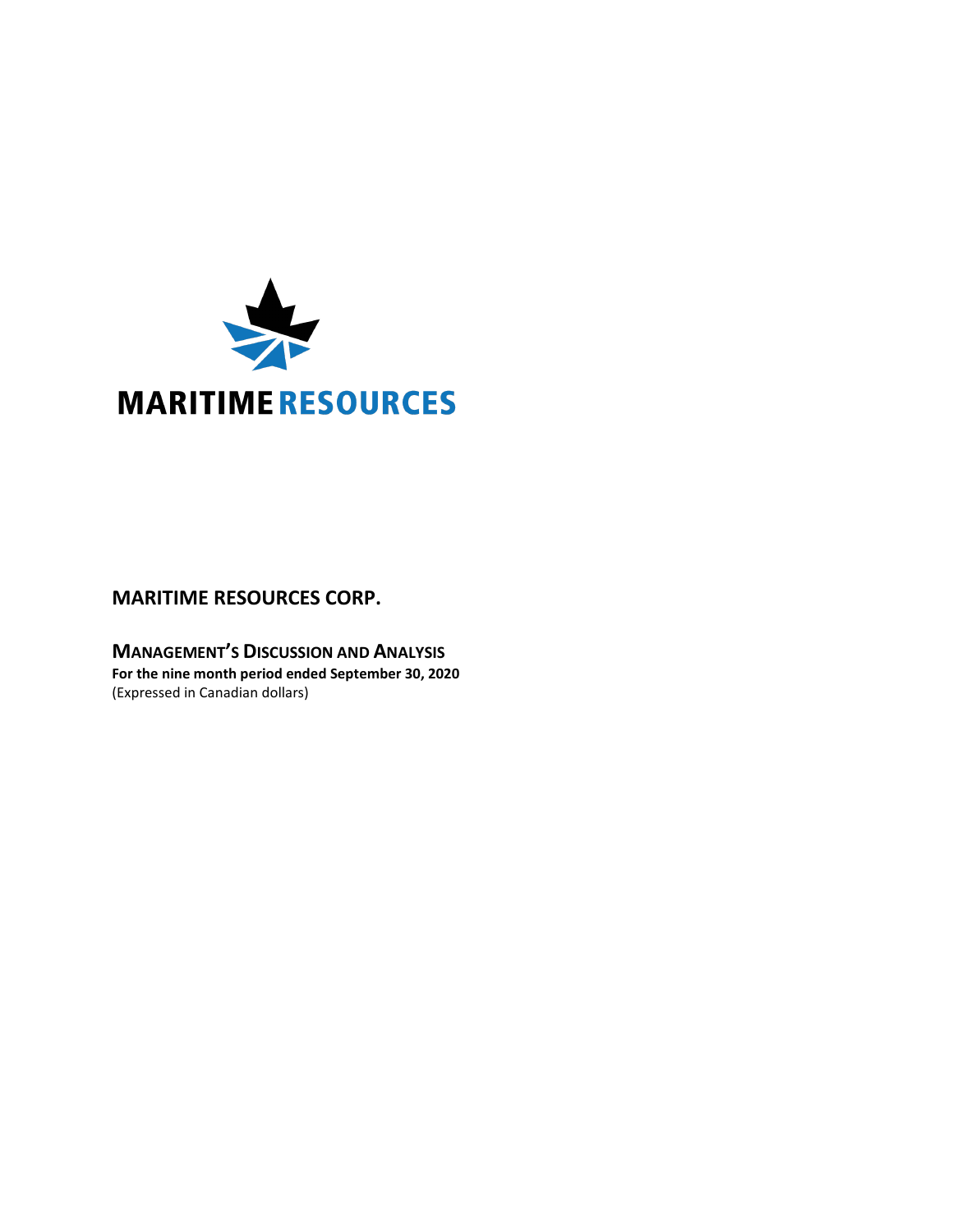

This Management's Discussion and Analysis ("MD&A") of Maritime Resources Corp. ("Maritime" or the "Company") is dated November 26, 2020 and provides an analysis of our interim financial results for the three and nine month periods ended September 30, 2020 and 2019. This MD&A should be read in conjunction with Maritime's condensed interim financial statements and notes thereto for the three and nine month periods ended September 30, 2020 and 2019 (the "Financial Statements") and the audited financial statements, which are prepared in accordance with International Financial Reporting Standards ("IFRS") as issued by the International Accounting Standards Board ("IASB") and follow the same accounting policies and methods as presented in note 3 to the Company's audited financial statements for the year ended December 31, 2019, available on www.sedar.com. This MD&A contains forward-looking statements that are based on management's current expectations, are not historical in nature and involve risks and uncertainties. Forward-looking statements are not guarantees as to Maritime's future results as there are inherent difficulties in predicting future results. Accordingly, actual results could differ materially from those expressed or implied in forward-looking statements (please see "Cautionary Note Regarding Forward-Looking Information" below). The Company's common shares trade on the Toronto Venture Stock Exchange (the "TSX-V") under the stock trading symbol MAE. Additional information relevant to the Company's activities, including the Company's audited financial statements, can be found at www.sedar.com or the Company's website a[t www.maritimeresourcescorp.com.](http://www.maritimeresources.com/)

Maritime is a Canadian-based junior gold and base metals exploration company focused on re-starting its past producing Hammerdown gold mine, located near the Baie Verte Mining District and Springdale in Newfoundland and Labrador as well as exploration on its other properties in the region. Of the total Green Bay Property 9,800 hectares, Maritime holds a 100% interest in 6,575 hectares or 67% with the remaining 3,225 hectares or 33% under option agreements to earn 100% ownership. The Green Bay Property hosts the former Hammerdown gold mine including resource estimates on two gold deposits, the Hammerdown and the Orion deposits, separated by a 1.5 kilometre distance.

# **Q3 2020 AND RECENT HIGHLIGHTS**

- Maritime closed two private placements during 2020 for aggregate gross proceeds of \$12,205,000. The Company is currently fully funded to complete a feasibility study and advance the permitting process to support a development decision of the Hammerdown Gold Project, as well as to advance and expand its exploration programs.
	- Completed a \$8,705,000 "bought deal" private placement with Sprott Capital Partners LP, on behalf of a syndicate of underwriters, on August 21, 2020.
	- Completed a non-brokered private placement for aggregate gross proceeds of \$3,500,000 on May 14, 2020.
- Whisker Valley recent exploration drilling highlights include:
	- New zone of mineralization encountered at Whisker Valley at a depth of 150 metre ("m") below surface.
	- Drill hole WH-20-12 intersected 5.1 grams per tonne ("gpt") gold ("Au") over 5.8 m, including 21.1 gpt Au and 0.35% Cu over 0.5 m and 9.2 gpt Au and 0.1% Cu over 2.1 m.
- Hammerdown Gold Project recent exploration drilling highlights include:
	- 9.46 gpt Au and 2.01 gpt Ag over 2.3 m, including 59.43 gpt Au and 45.90 gpt Ag over 0.4 m in drill hole MP-20-140 at Hammerdown.
	- High grade interval of 26.2 gpt Au and 1.7 gpt Ag over 4.0 m, including 96.43 gpt Au and5.97 gpt Ag over 1.1 m in newly identified structure in drill hole BB-20-116 at Orion.
- Airborne VTEM and ZTEM geophysics surveys initiated over Whisker Valley and Hammerdown Gold Projects.
- Exercised early buy-down right of half of the Hammerdown deposit 2% net smelter return royalty held by Commander Resources Ltd. for a reduced sum of \$750,000 on September 17, 2020.
- Submitted its Environmental Assessment Registration for the Hammerdown Gold Project with the Department of Municipal Affairs and Environment, Newfoundland and Labrador to officially commence the permitting process for the development and operation of the Hammerdown Gold Project on July 8, 2020.
- Subsequent to September 30, 2020, 7,964,546 warrants were exercised for aggregate gross proceeds of \$1,156,500.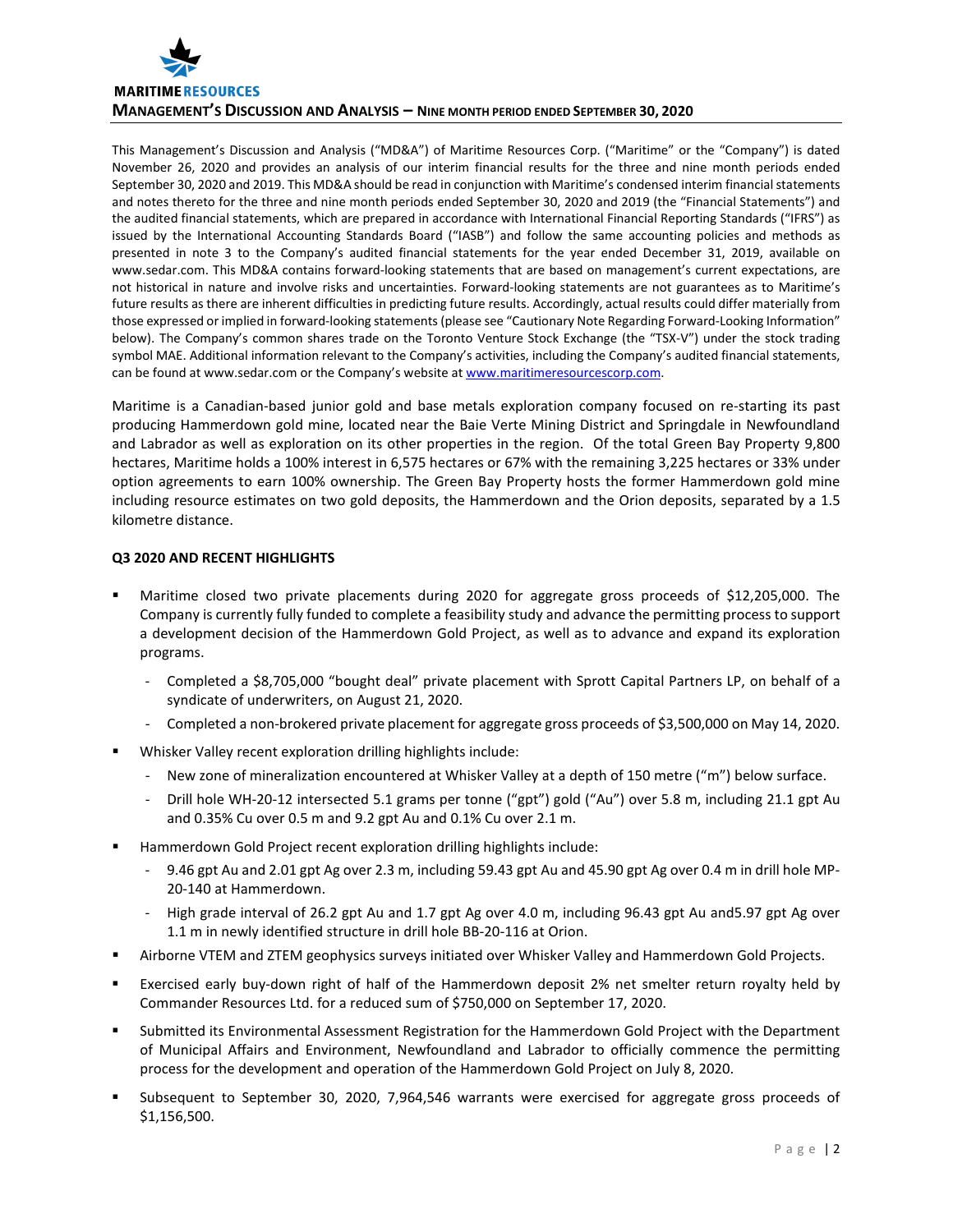# **OVERVIEW**

The Company is a gold and base metals exploration company with a focus on Canadian mining opportunities with advanced exploration assets in Newfoundland and Labrador, Canada. Of the total Green Bay Property 9,800 hectares, Maritime holds a 100% interest in 6,575 hectares or 67% of the Green Bay Property with the remaining 3,225 hectares or 33% under option agreements to earn 100% ownership. The Green Bay Property hosts the former producing Hammerdown gold mine, located near the Baie Verte Mining District and Springdale, Newfoundland and Labrador. Maritime also has a number of highly prospective gold exploration projects including the Whisker Valley and Gull Ridge properties, strategically located on the Baie Verte and Springdale Peninsulas; a prolific gold and base metals mining district.

The Hammerdown gold deposit was successfully mined by Richmont Mines between 2000 and 2004 when gold prices averaged US\$325/oz. During its operation, a total of 291,400 tonnes of ore were extracted, at an average grade of 15.83 gpt Au, recovering a total of 143,000 ounces of gold at an 8 gpt cut-off. All of the ore was processed at the Nugget Pond mill, currently owned and operated by Rambler Metals and Mining Canada Limited, with an average gold recovery of 97.1%. Mining terminated in 2004 due to low gold prices with extensive gold mineralization remaining, although uneconomic at that time. The Orion gold deposit consists of two main vein systems, both of which are exposed on surface and open along strike, and down plunge to the northeast.

On February 29, 2020, the Company announced the results from a Preliminary Economic Assessment completed for the Hammerdown Gold Project (see Preliminary Economic Assessment section below).

The Company has also entered into four option to purchase agreements for projects within 10 kilometres ("km") of its Hammerdown project (see Exploration section below).

The Whisker Valley properties are earlier stage exploration targets that have returned excellent results from the first phase trenching and geophysical programs carried out in late 2017 and the first two quarters of 2018. During the fourth quarter of 2018, the Company completed a first stage drill program of approximately 650 m following up on the success of the early stage programs. In 2019, further widespread mapping, prospecting, trenching and geochemical surveys were completed on the Whisker Valley Property.

On March 12, 2020, the Company entered into a non-binding LOI with Rambler Metals and Mining Canada Limited, a wholly-owned subsidiary of Rambler Metals and Mining Limited ("Rambler"). The LOI includes an exclusivity period of twelve months to evaluate Rambler's Nugget Pond Gold Plant for the purpose of processing feed from the Hammerdown gold project and to complete a feasibility study with the option to negotiate a purchase agreement during that time. The Gold Plant is a small section of the total Nugget Pond concentrator plant and is not used to process ore by Rambler. Maritime will have a right of first refusal to match any competing offers for the plant during this time. In consideration Maritime advanced a deposit of \$200,000 to Rambler.

# **PRELIMINARY ECONOMIC ASSESSMENT – HAMMERDOWNGOLD PROJECT**

On February 29, 2020 the Company announced the results from a Preliminary Economic Assessment ("PEA") completed for the Hammerdown Gold Project ("Hammerdown", or the "Project"), including the satellite Orion deposit, located in the Baie Verte mining district of Newfoundland and Labrador near the towns of King's Point and Springdale. The PEA was prepared in accordance with Canadian Securities Administrators' National Instrument 43- 101 *Standards of Disclosure for Mineral Projects* ("NI 43-101"). The PEA provides an updated resource estimate and a base case assessment of developing the Project as a combined open pit and underground ramp-access mine (the "Combined Project") with an on-site gold pre-concentration plant and mineral processing through the Nugget Pond mill gold circuit. The PEA Technical Report entitled "Hammerdown Gold Project, Newfoundland and Labrador Preliminary Economic Assessment" (the "Technical Report") dated April 15, 2020 is available on SEDAR (www.sedar.com) and the Company's website [\(www.maritimeresourcescorp.com\)](http://www.maritimegold.com/).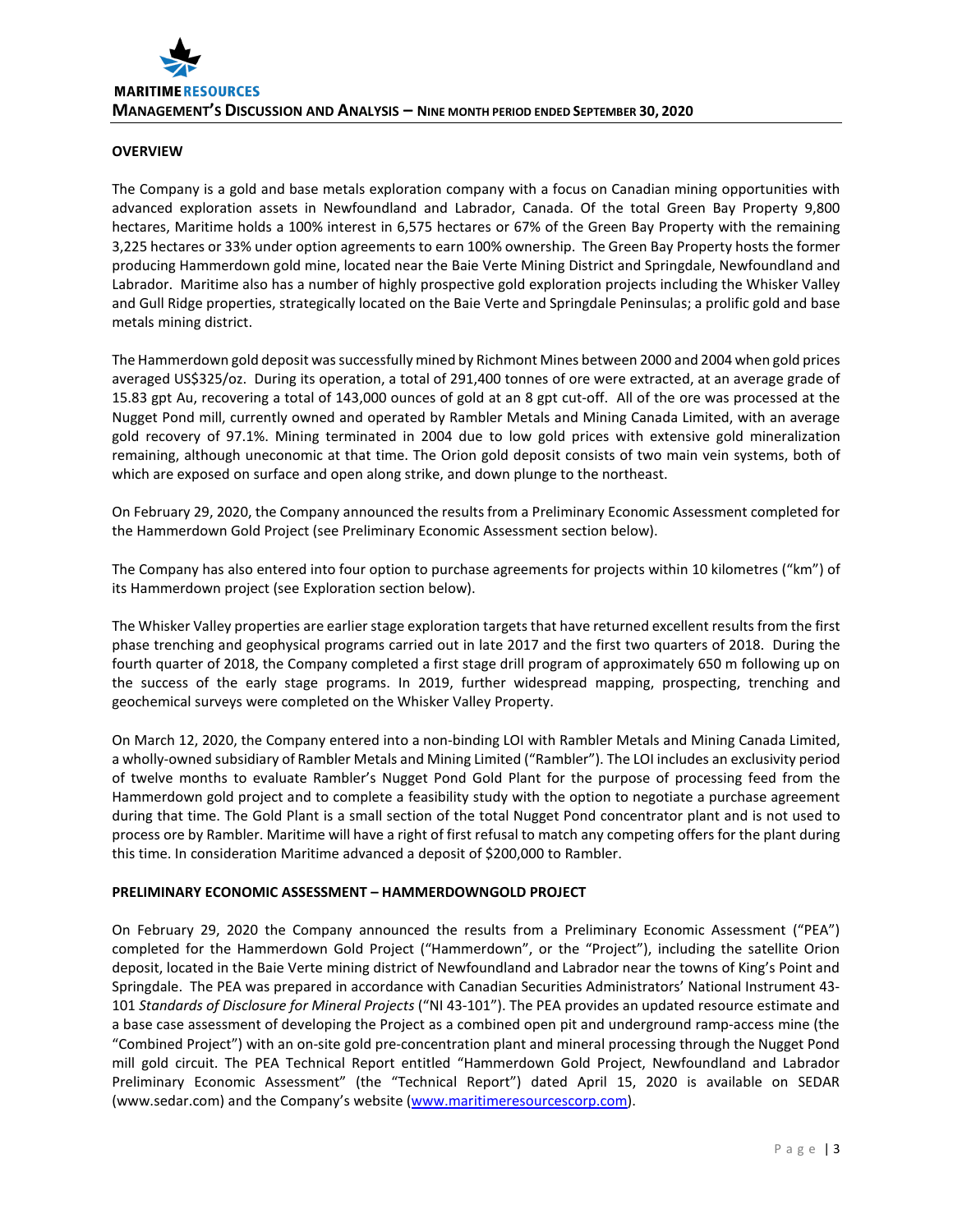

#### **Hammerdown PEA Highlights and life-of-mine plan ("LOM") include\*:**

- After-tax NPV5% of \$111.3M and 50.5% IRR (pre-tax NPV5% \$191.8M and 75.4% IRR) at base case gold price of US\$1,375/oz gold ("Au")
- At US\$1,500/oz Au the Project returns after-tax NPV5% of \$154.1M and 65.1% IRR (pre-tax NPV5% \$261.7M and 95.6% IRR)
- LOM total gold production of 521,500 oz, averaging 57,900 oz annually
- Average annual gold production of 69,500 oz in the first 5 years
- LOM cash costs of US\$802.55/oz Au and LOM All-in sustaining costs ("AISC") of US\$938.80/oz Au
- **Pre-production capital expenditures of \$57.2M**
- After-tax payback period of 1.5 years with base case pricing

The PEA highlights are based on the following:

- 1. Exchange Rate (US\$/C\$) of \$0.753;
- 2. Cash costs are inclusive of mining costs, processing costs, on-site general and administrative ("G&A") costs, treatment and refining charges and royalties; and
- 3. AISC includes cash costs plus estimated corporate G&A, sustaining capital and closure costs.

*\*Cautionary Statement: The reader is advised that the PEA summarized in this MD&A is preliminary in nature and is intended to provide only an initial, high-level review of the Project potential and design options. Readers are encouraged to read the PEA in its entirety, including all qualifications and assumptions. The PEA is intended to be read as a whole, and sections should not be read or relied upon out of context. The PEA mine plan and economic model include numerous assumptions and the use of Inferred Resources. Inferred Resources are considered to be too speculative geologically to have the economic considerations applied to them that would enable them to be categorized as mineral reserves and to be used in an economic analysis except as allowed for by NI 43-101 in PEA studies. There is no guarantee that Inferred Resources can be converted to Indicated or Measured Resources, and as such, there is no guarantee the Combined Project economics described herein will be achieved. The PEA replaces the 2017 pre-feasibility study technical report.*

| After-tax NPV <sub>5%</sub> (\$M) | 111.3     |
|-----------------------------------|-----------|
| After-tax IRR (%)                 | 50.5      |
| After-tax payback (years)         | 1.5       |
| LOM tonnes processed (Mt)         | 2,138,000 |
| LOM Au grade Au (gpt)             | 7.82      |
| LOM Au mill recovery (%)          | 97.0      |
| LOM Au production (oz)            | 521,500   |
| Average annual Au production (oz) | 57,900    |
| Pre-Production Capital (\$M)      | 57.2      |
| LOM Sustaining Capital (\$M)      | 84.8      |
| LOM AISC (US\$/oz)                | 938.80    |
| Mine life (years)                 | 9.0       |

|  | Table 1. PEA Parameters and Outputs - Base Case US\$1375/oz Au, \$0.753 FX, 5% Discount |
|--|-----------------------------------------------------------------------------------------|
|--|-----------------------------------------------------------------------------------------|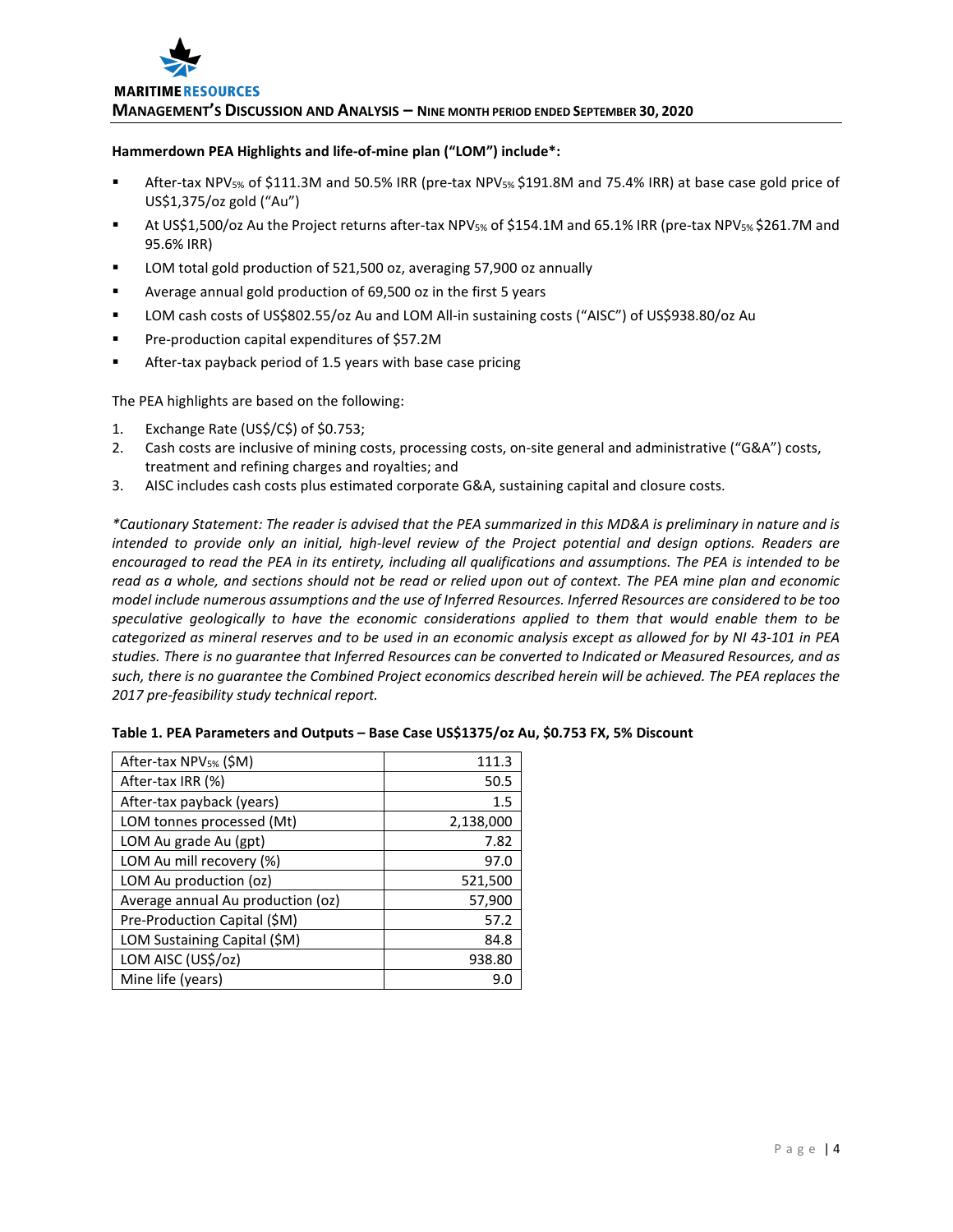## **Table 2. All-In Sustaining Costs**

| Area                              | LOM (\$M) |
|-----------------------------------|-----------|
| Open pit mining                   | 168.34    |
| Underground mining                | 214.16    |
| Crushing, pre-concentration       | 50.57     |
| Mineral processing incl. haulage  | 106.37    |
| Water management                  | 3.86      |
| General & administrative          | 10.35     |
| Surface handling                  | 2.14      |
| Total operating costs             | 555.79    |
| Refining & smelting               | 1.20      |
| Royalties                         | 8.33      |
| Sustaining capital, incl. closure | 84.83     |
| <b>Total costs</b>                | 650.15    |
| LOM Au ounces recovered           | 521,500   |
| All-in sustaining cost (US\$/oz)  | 938.80    |

#### **Sensitivities**

After-tax economic sensitivities to gold prices and discount rates are presented in Tables 3 and 4, illustrating the effects of varying gold price and discount rates as compared to the base-case. Additional project sensitivities are presented in the Technical Report.

#### **Table 3. Sensitivity to gold price**

| Gold Price (US\$/oz)              | \$1,225 | \$1,375 | \$1,500 | \$1,650 |
|-----------------------------------|---------|---------|---------|---------|
| After-Tax NPV <sub>5%</sub> (\$M) | 58.9    | 111.3   | 154.1   | 204.4   |
| After-Tax IRR (%)                 | 31.4    | 50.5    | 65.1    | 81.5    |
| After-Tax Payback (Years)         | 1.8     | 1.5     | 1.3     | 13      |

## **Table 4. Sensitivity to discount rate at base case pricing assumptions**

| Discount Rate (%)   | 5.0%  | 7.0% | 10.0% | 12.0% |
|---------------------|-------|------|-------|-------|
| After-Tax NPV (\$M) | 111.3 | 99.5 | ڌ.84  | 75.5  |

#### **PEA Overview**

The PEA considers open pit and underground mining at both the Hammerdown and Orion deposits with preconcentration of the mineralized material through a sorting plant and haulage to an offsite mill for gold doré production. The mine will be contractor operated with the Company providing technical oversight plus management of the sorting and process plant at the Nugget Pond mill gold circuit operations. The sorting plant is designed to produce 700 tonnes per day ("tpd") of product feed that would be processed at the Nugget Pond mill gold circuit. A mine life of 9 years is expected for the Project. The PEA leverages Hammerdown's extensive existing infrastructure including all-weather access roads, 3,700 metres of underground development and grid power within 2 km of the Project site. The PEA is derived from the Company's updated resource estimate (February 29, 2020) outlined in the Technical Report. The effective date of the PEA is February 29, 2020.

The PEA was prepared through the collaboration of the following firms: WSP Canada Inc. (Sudbury, ON) ("WSP"), AGP Mining Consultants Inc. (Toronto, ON) ("AGP"), Halyard (Toronto, ON), Canenco Consulting Corp. (Vancouver, BC), SRK Consulting UK (Cardiff, UK), and GEMTEC Consulting Engineers and Scientists (St. John's, NL). These firms provided Mineral Resource estimates, mine design and cost estimates for mine operations, process facilities, major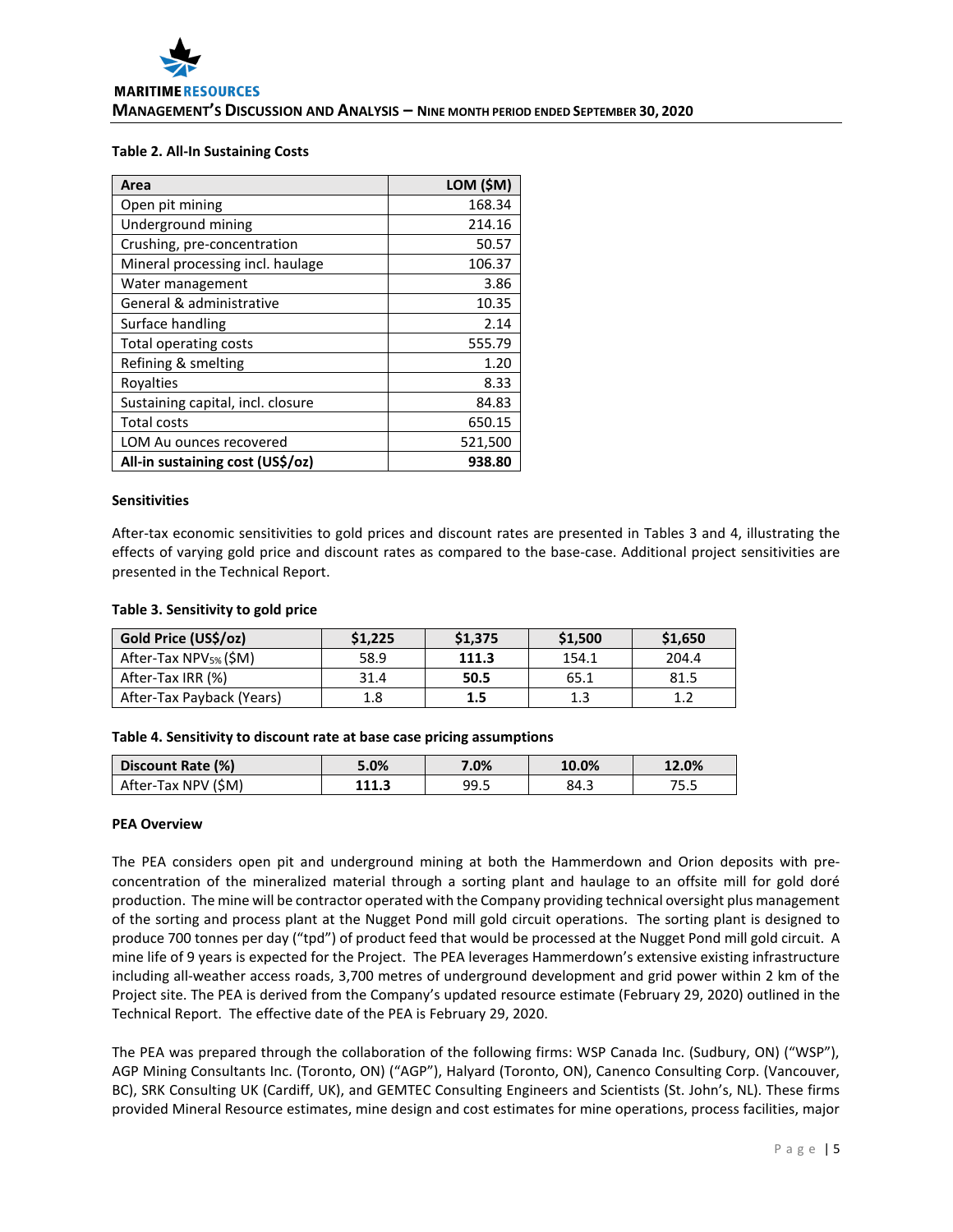

equipment selection, waste rock and tailings storage, reclamation, permitting, and operating and capital expenditures.

## **Mineral Resource Estimate**

The Company's updated Mineral Resource Estimate ("MRE"; effective date of February 29, 2020) was completed by WSP and forms the basis for the PEA. A summary of the MRE is highlighted in Tables 5 and 6.

| <b>Resource Classification</b>        | Cut-off | <b>Deposit</b>                | <b>Tonnes</b> | Gold $(g/t)$ | Gold oz |
|---------------------------------------|---------|-------------------------------|---------------|--------------|---------|
| Measured                              | 1.0 g/t | Hammerdown                    | 284,600       | 11.75        | 107,500 |
| Indicated                             | 1.0 g/t | Hammerdown                    | 739,100       | 8.17         | 194,100 |
| <b>Measured &amp; Indicated</b>       | 1.0 g/t | Hammerdown                    | 1,023,700     | 9.16         | 301,600 |
| Inferred                              | 1.0 g/t | Hammerdown                    | 538,400       | 4.89         | 84,700  |
| Inferred Intervein                    | 1.0 g/t | Hammerdown                    | 321,700       | 4.18         | 43,200  |
| Indicated                             | 1.0 g/t | Orion                         | 698,400       | 2.96         | 66,400  |
| Inferred                              | 1.0 g/t | Orion                         | 483,400       | 5.04         | 78,300  |
| <b>Total Measured</b>                 | 1.0 g/t | Hammerdown & Orion            | 284,600       | 11.75        | 107,500 |
| <b>Total Indicated</b>                | 1.0 g/t | Hammerdown & Orion            | 1,437,500     | 5.64         | 260,500 |
| <b>Total Measured &amp; Indicated</b> | 1.0 g/t | <b>Hammerdown &amp; Orion</b> | 1,722,100     | 6.65         | 368,000 |
| Total Inferred (incl. Intervein)      | 1.0 g/t | Hammerdown & Orion            | 1,343,500     | 4.77         | 206,200 |

#### **Table 5. Hammerdown and Orion Pit Constrained Mineral Resource Summary**

#### **Table 6. Hammerdown and Orion Underground Mineral Resource Summary**

| <b>Resource Classification</b>        | Cut-off   | <b>Deposit</b>                | <b>Tonnes</b> | Gold $(g/t)$ | Gold oz |
|---------------------------------------|-----------|-------------------------------|---------------|--------------|---------|
| Measured                              | $2.0$ g/t | Hammerdown                    | 3,800         | 9.74         | 1,200   |
| Indicated                             | 2.0 g/t   | <b>Hammerdown</b>             | 30,000        | 9.36         | 9,000   |
| <b>Measured &amp; Indicated</b>       | 2.0 g/t   | <b>Hammerdown</b>             | 33,800        | 9.41         | 10,200  |
| Inferred                              | 2.0 g/t   | Hammerdown                    | 316,200       | 4.46         | 45,300  |
| Inferred Intervein                    | $2.0$ g/t | Hammerdown                    | 131,300       | 3.89         | 16,400  |
| <b>Indicated</b>                      | 2.0 g/t   | Orion                         | 1,118,000     | 3.97         | 142,900 |
| Inferred                              | $2.0$ g/t | Orion                         | 1,437,900     | 4.29         | 198,300 |
| <b>Total Measured</b>                 | $2.0$ g/t | Hammerdown & Orion            | 3,800         | 9.74         | 1,200   |
| <b>Total Indicated</b>                | $2.0$ g/t | Hammerdown & Orion            | 1,148,000     | 4.11         | 151,900 |
| <b>Total Measured &amp; Indicated</b> | 2.0 g/t   | <b>Hammerdown &amp; Orion</b> | 1,151,800     | 4.13         | 153,000 |
| Total Inferred (incl. Intervein)      | $2.0$ g/t | Hammerdown & Orion            | 1,885,400     | 4.29         | 260,000 |

Key Assumptions, Parameters, and Methods related to the Mineral Resource Estimates:

- 1. Mineral Resources were prepared in accordance with NI 43-101 and the CIM Definition Standards (2014). Mineral Resources that are not mineral reserves do not have demonstrated economic viability.
- 2. This estimate of Mineral Resources may be materially affected by environmental, permitting, legal, title, taxation, sociopolitical, marketing, or other relevant issues.
- 3. Open pit Mineral Resources are reported at a cut-off grade of 1.0 g/t gold that is based on a gold price of US\$1,500/oz.
- 4. Underground Mineral Resources are reports at a cut-off grade of 2.0 g/t gold that is based on a gold price of US\$1,500/oz.
- 5. Appropriate mining costs, processing costs, metal recoveries, and inter ramp pit slope angles were used to generate the pit shell.
- 6. Rounding may result in apparent summation differences between tonnes, grade, and contained metal content.
- 7. Tonnage and grade measurements are in metric units. Contained gold ounces are in troy ounces.
- 8. Composites completed at 0.5 m down the hole.
- 9. Contributing assay composites were capped at 125.00 g/t Au at Hammerdown and 23.88 g/t Au at Orion.
- 10. A specific gravity value of 2.84 was applied to all blocks.
- 11. Modeling for Hammerdown was performed use in GEOVIA Surpac 2019 software with grades estimated using ordinary kriging (OK) interpolation methodology. Orion modeling was performed using Datamine software with grades estimated using ordinary kriging (OK) interpolation methodology.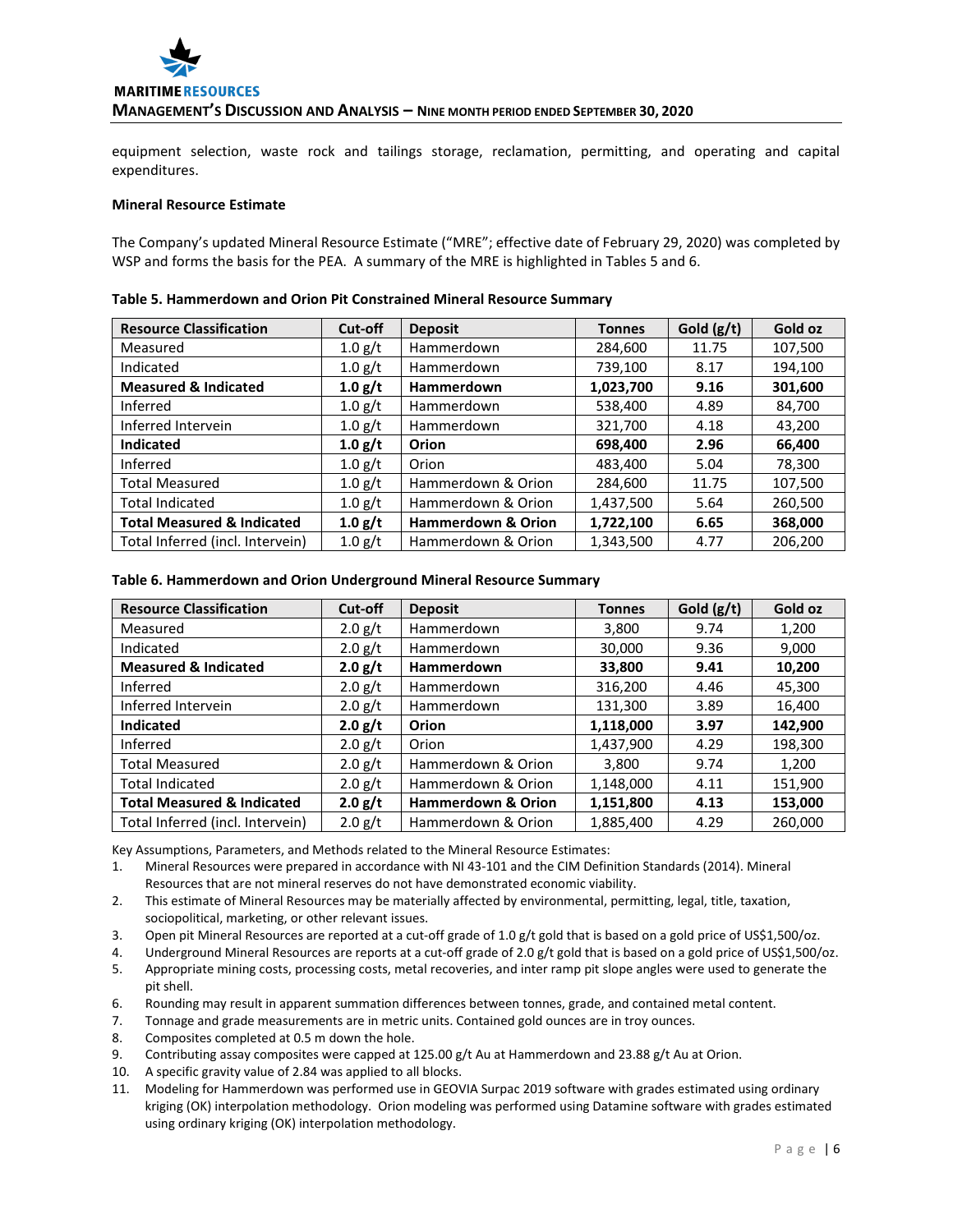

The Mineral Resource estimate is based on the combination of geological modeling, geostatistics and conventional block modeling using the Ordinary Krig method of grade interpolation. The geological model including mineralized intercepts was generated by Maritime personnel and then audited by WSP. The QA/QC protocols and corresponding sample preparation and shipment procedures have been reviewed by WSP.

The Hammerdown Mineral Resource estimate was based on 56,533 metres in 468 surface drill holes, 12,551 metres in underground drill holes and 110 surface trenches totaling 298 metres. The Orion Mineral Resource estimates are based on 15,357 metres in 56 surface drill holes.

At a long-term metal price of US\$1,500 per ounce, reasonable prospects are considered to exist for eventual economic extraction of Mineral Resources defined at a 1.0 g/t Au cut-off value within limits of the conceptual final pit shell prepared by AGP. Additional resources are considered to exist for eventual economic extraction of the Mineral Resource as defined at a 2.00 g/t Au cut-off below the conceptual pit shell. Additional information about the Mineral Resource modeling methodology is available in the Technical Report.

# **Mining Overview**

A combination of conventional, contractor operated open pit and underground mining at both the Hammerdown and the Orion deposits was selected as the basis for this PEA. Both open pits will utilize 5 metre high benches and a mobile fleet of 7.0 m<sup>3</sup> hydraulic excavators, 6.5 m<sup>3</sup> front end loaders and 55 tonne haul trucks, supported by 455 kW track dozers and graders to maintain pit floors, dumps and road surfaces. Pit slope angles applied to the pit designs included inter-ramp angles ranging from 48-55 degrees (65-70 degree bench face angles) and were based on the Company's geotechnical investigations during 2019. The mine designs and scheduling were engineered to provide a nominal 1,400 tpd of ROM feed to the sorting plant to produce 700 tpd of feed for the gold circuit. At Hammerdown a total of 1.88 Mt grading 4.23 gpt Au with 28.8 Mt of waste rock is expected to be moved over the LOM. A smaller satellite pit at the Orion deposit is expected to produce 0.58 Mt grading 2.38 gpt Au with 4.87 Mt of waste rock moved. Open pit dilution has been factored at 50%. Waste rock from both open pits will be stored in a waste storage facility located between the two pits, with a portion backfilled at the end of the mine life with reject material from the sorting plant.

Underground mining is envisioned at both the Hammerdown and Orion deposits. The mine design is based on utilizing narrow vein longhole open stoping to extract the mineralized veins, with stope widths varying between 1.5- 3.0 metres. Sublevels were set at 16 metre intervals. Mineralized material will be extracted and hauled to surface where it will be transported to the sorting plant by the surface mine fleet. At Hammerdown the mine plan anticipates making use of some of the existing underground development below the open pit to provide access to the mineralization. Backfilling of open stopes will be completed using rock fill supplied with crushed, uniform reject material from the sorting plant. Over the LOM the total ROM production from the Orion underground workings includes 1.74 Mt of mineralized material grading 3.86 gpt Au from and 0.21 Mt of mineralized material grading 7.58 gpt Au from Hammerdown, respectively. A summary of the mine outputs is highlighted in Tables 7 and 8.

| Open pit mineralized tonnes (Mt)     | 1.88    |
|--------------------------------------|---------|
| Open pit Au grade (gpt)              | 4.23    |
| Open pit Au ounces contained (oz)    | 256,100 |
| Strip ratio (waste: mineralized)     | 15.3    |
| Underground mineralized tonnes (Mt)  | 0.21    |
| Underground Au grade (gpt)           | 7.58    |
| Underground Au ounces contained (oz) | 51,500  |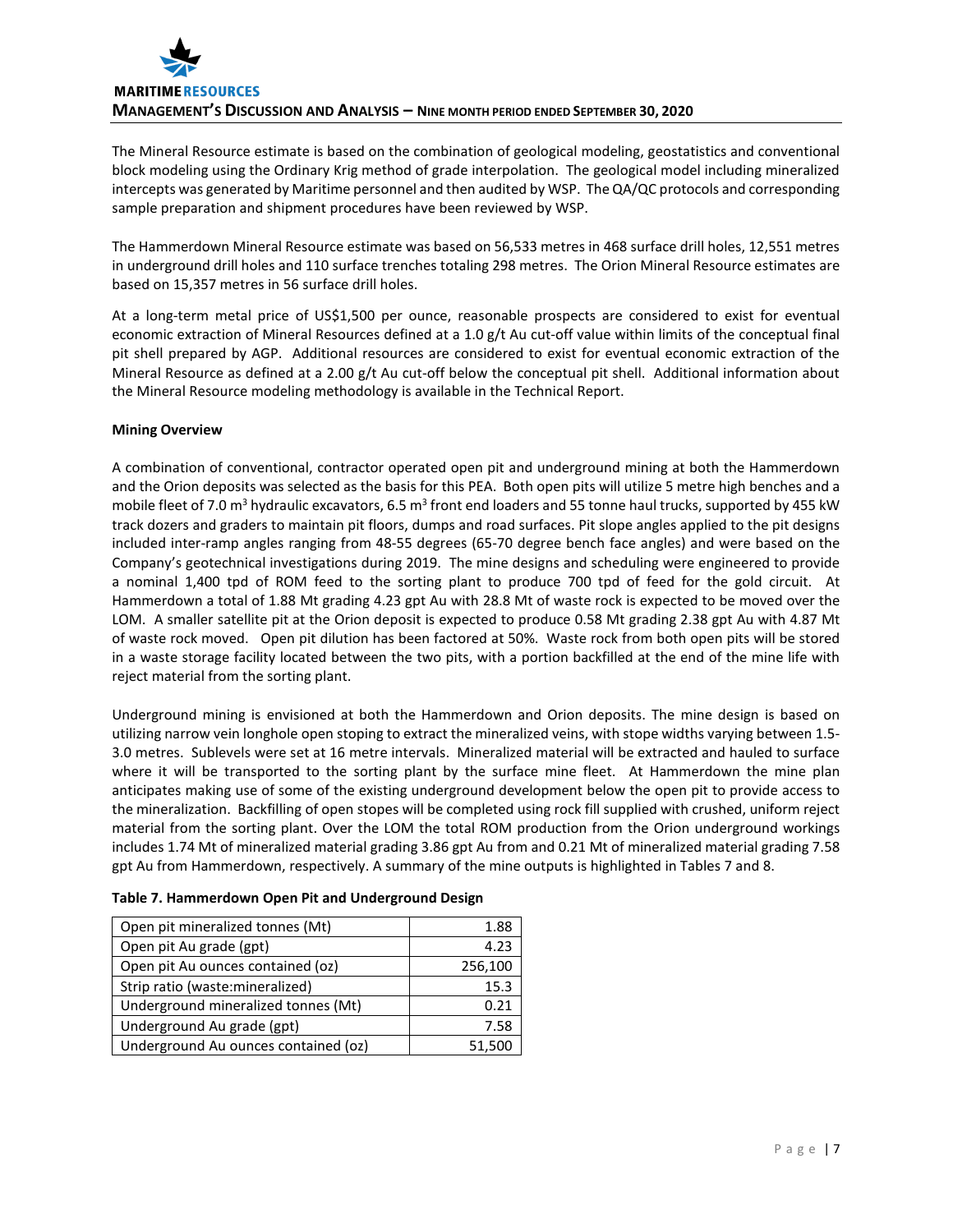#### **Table 8. Orion Open Pit and Underground Design**

| Open pit mineralized tonnes (Mt)     | 0.58    |
|--------------------------------------|---------|
| Open pit Au grade (gpt)              | 2.38    |
| Open pit Au ounces contained (oz)    | 44,200  |
| Strip ratio (waste: mineralized)     | 8.4     |
| Underground mineralized tonnes (Mt)  | 1.74    |
| Underground Au grade (gpt)           | 3.86    |
| Underground Au ounces contained (oz) | 216,600 |

## **Pre-Concentrating**

A pre-concentration or "sorting" plant is planned for the Hammerdown site. Test work at multiple vendors throughout 2019 showed the mineralization containing pyrite and other sulphides is well suited to sorting methods, particularly utilizing laser and x-ray transmission (XRT) sensors to separate sulphide bearing particles from nonsulphide particles and dilution. The sorting plant is designed to receive a feed from the on-site crushing and screening facility. The sorting plant feed particles will be sized between 1/2" to 2 1/2" (+12.7-63.5mm) at a nominal rate of 1,400 tpd. Fines measuring 1/2" minus (-12.7mm) are directed to the load out storage building. Rejection rates and gold recovery through the sorting plant are expected to average 50% and 93% respectively over the life of the mine. These factors vary depending on the feed grade and can range from 30-60% rejection and 92-95% gold recovery. Rejects from the sorting plant will be stored adjacent to the plant and be used for back fill material for the underground mines. At the end of the mine life, it is currently planned to place this waste material back into the Hammerdown open pit for closure. A summary of the pre-concentration parameters is highlighted in Table 9.

## **Table 9. Pre-Concentration (Sorting) and Process Parameters**

| Sorting plant average throughput | 1,400 tpd    |
|----------------------------------|--------------|
| Sorting plant feed size range    | 12.7-63.5 mm |
| Sorting plant mass pull range    | 30-50%       |
| Sorting plant gold recovery      | 93-95%       |
| Process plant average throughput | 700 tpd      |
| Process plant LOM Au recovery    | 7.0%         |

## **Mineral Processing Overview**

Pre-concentrated material together with fines will be trucked from the Hammerdown Project site to the Nugget Pond mill located on the Baie Verte peninsula. The Nugget Pond mill was built in 1995 by Richmont Mines and operated as a gold plant for over 10 years, processing ore from both the former Nugget Pond and Hammerdown gold mines. Historical gold recoveries on Hammerdown mineralization at Nugget Pond were over 97.0% during past operations and recent metallurgical test work on new samples from Hammerdown confirmed gold recoveries of 97.0% can be expected through the whole-ore leach circuit. The metallurgical work shows that a fine grind (80% passing 60 microns) is necessary to achieve the high recovery rate, and the proposed additions to the existing Nugget Pond flowsheet including a new tertiary crushing circuit, fine ore storage and a new 10'x17' 700kW ball mill will address this requirement. Refurbishment of the existing carbon-in-pulp (CIP) circuit is also proposed. A gold doré would be produced by the existing refinery. Tailings would be detoxified at the mill and then pumped to the existing Tailings Storage Facility (TSF), for disposal.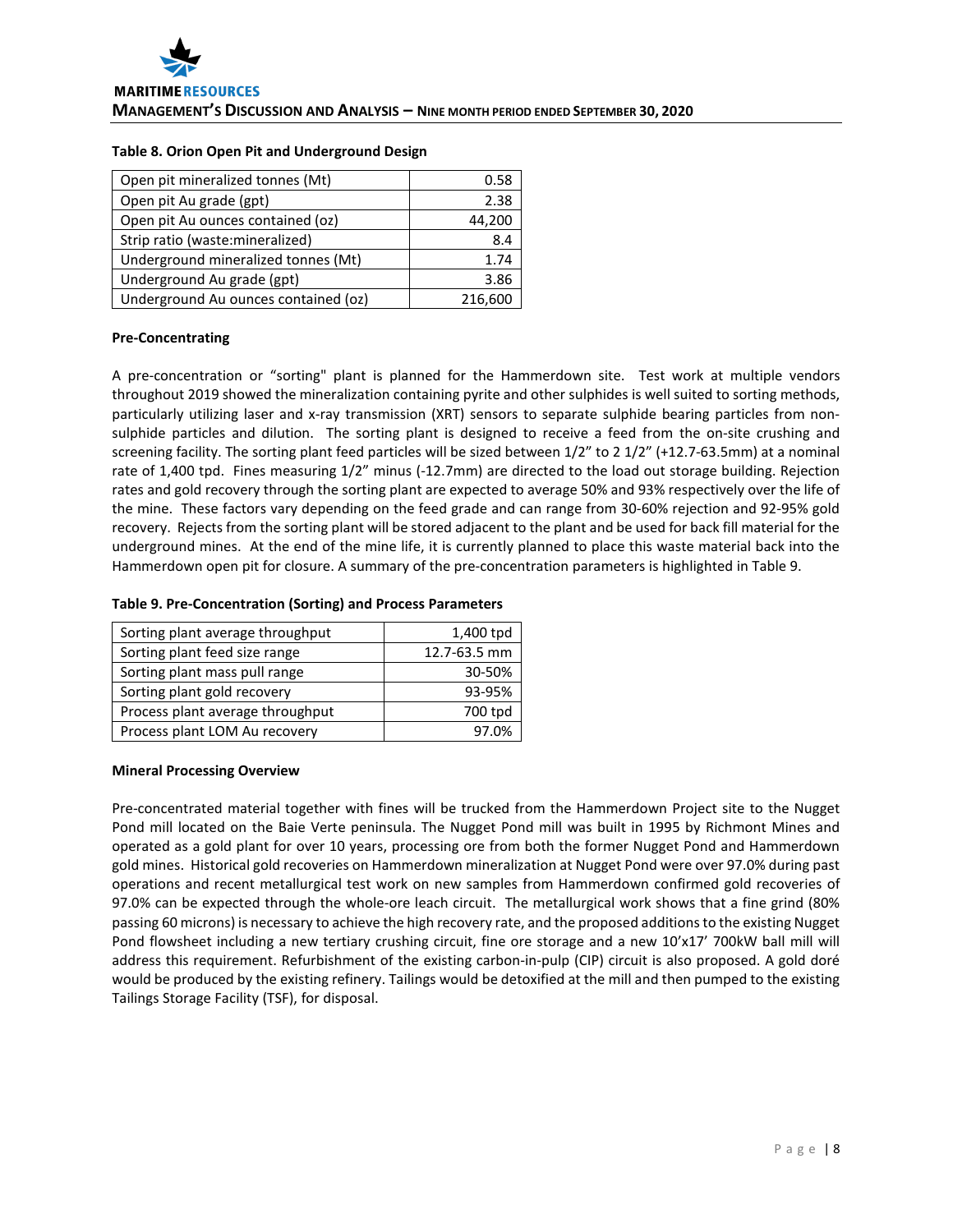## **Operating and Capital Costs**

A summary of the Combined Project's operating and capital costs is highlighted in Tables 10 and 11 below.

#### **Table 10. Operating Costs**

| Area                             | \$/t milled | US\$/oz |
|----------------------------------|-------------|---------|
| Open Pit Mining                  | 78.73       | 243.08  |
| <b>Underground Mining</b>        | 100.17      | 309.25  |
| Crushing, pre-concentration      | 23.65       | 73.02   |
| Mineral processing incl. haulage | 49.75       | 153.59  |
| Water management                 | 1.81        | 5.58    |
| General & administrative         | 4.84        | 14.94   |
| Surface handling                 | 1.00        | 3.09    |
| <b>Total</b>                     | 259.95      | 802.55  |

# **Table 11. Capital Costs (\$M)**

| Area                             | Initial (\$M) | Sustaining (\$M) |
|----------------------------------|---------------|------------------|
| Mining                           | 14.8          | 76.1             |
| Pre-Concentration                | 11.9          |                  |
| <b>Mineral Processing</b>        | 9.4           |                  |
| Infrastructure, water management | 3.0           | 0.5              |
| NSR buyback, overheads           | 1.3           |                  |
| <b>Subtotal Direct Costs</b>     | 40.4          |                  |
| EPCM, Indirect & Owner's Costs   | 8.1           |                  |
| <b>Closure Costs</b>             | 2.1           | 0.4              |
| Contingency                      | 6.6           | 7.8              |
| Total                            | 57.2          | 84.8             |

## **Environmental and Permitting Considerations**

Hammerdown is a closed and rehabilitated mine site with no outstanding legacy issues. The site will be appropriately managed and permitted as a new project in the Province. To accommodate the mine design contemplated by the PEA, updated environmental baseline studies and project permits will be required, many of which the Company has completed. The project benefits from several important features, the process tailings will be stored within an existing, off-site storage facility at the Nugget Pond site and preliminary geochemical testing on waste rock samples has shown it to be non-acid generating with no potential solute leaching that would cause concern for operations or on closure. Further tests are ongoing. The PEA site plan is designed to avoid wetlands and water courses and makes use of the existing network of roads in the area. During mine operations benign sorting rejects would be placed back into the underground mines as backfill or into the open pits for long term rehabilitation and closure**.** 

## **Project Opportunities and Value Enhancements**

The PEA demonstrates that Hammerdown has the potential to become an economically viable project. Additional opportunities to enhance project value and next steps include:

- Conversion of Inferred Resources to the measured and indicated categories through additional diamond drilling, sampling and grade control testing
- Optimizing the mine schedule and material movement
- Supplementary metallurgical optimizations including additional pre-concentration test work
- Geotechnical investigations to complement the current pit slope designs and underground openings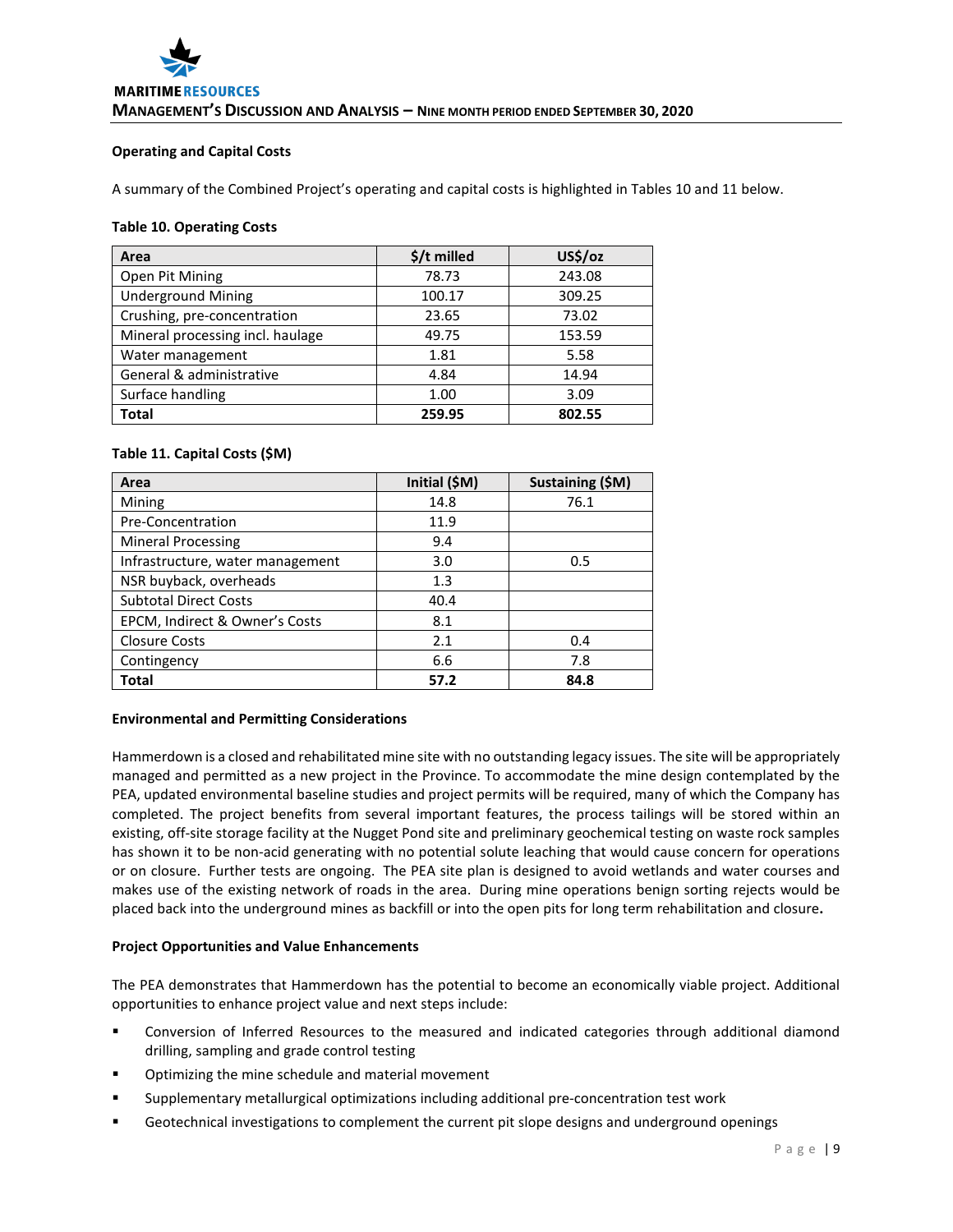

- **Environmental baseline studies to support project permitting**
- **Further optimization of water management and infrastructure designs**
- Potential for long term, sustainable use of waste rock as a construction aggregate material

# **Technical Report & Qualified Persons**

The Technical Report was filed on SEDAR on April 16, 2020 under the Company's profile. Readers are encouraged to read the Technical Report in its entirety, including all qualifications, assumptions and exclusions that relate to the Mineral Resource. The Technical Report is intended to be read as a whole, and sections should not be read or relied upon out of context. In accordance with NI 43-101, Larry Pilgrim, P.Geo. Project Manager for Maritime Resources, is the Qualified Person for the Company and has prepared, validated and approved the technical and scientific content of this MD&A.

Todd McCracken, P.Geo., Manager of Mining for WSP was responsible for the Mineral Resource estimate and the overall preparation of the PEA. Gordon Zurowski, P.Eng, Principal Mining Engineer for AGP, wasresponsible for mine capital and operating cost estimation and supervision of the mine design. Andy Holloway, P.Eng., Principal Mineral Process Engineer for AGP, was responsible for the metallurgical test work program and operating cost estimation and supervision of the process plant design. Robert Bowell, PhD, C.Chem, C.Geol, Corporate Consultant (Geochemistry and Geometallurgy) for SRK Consulting (UK), was responsible for the geochemistry program. Carolyn Anstey-Moore, M.Sc., M.A.Sc., P.Geo., Senior Environmental Geoscientist for GEMTEC Consulting Engineers and Scientists Limited., was responsible for the environmental baseline programs. Stacy Freudigmann, P.Eng., Principal at Canenco Consulting Corp., was responsible for the pre-concentration test work program and pre-concentration plant design and operating and capital cost estimation. Each of these individuals are independent Qualified Persons as defined by NI 43-101 and have reviewed and approved the contents of this MD&A.

The Company adheres to CIM Best Practices Guidelines in conducting, documenting, and reporting the exploration and development activities on its projects.

## **2020 OUTLOOK**

The Company has completed two financings during 2020 for total gross proceeds of \$12,205,000. The net proceeds are being used to expand and continue exploration on its mineral properties, complete a feasibility to support a development decision and advance the permitting process for the Hammerdown Gold Project as well as for working capital and general corporate purposes.

Maritime continues its planned diamond drill program at the Hammerdown Gold Project with two drill rigs which includes infill and grade control testing within the conceptual mine plan outlined in the recent Preliminary Economic Assessment as well as a number of pure exploration drill holes targeting several prospective areas for new highgrade discoveries and potential expansion of mineral resources. A total of 17,981 m of NQ drilling has been completed to date on the Hammerdown, Rumbullion and Orion gold deposits, as well as the Golden Anchor and accompanying Lochinvar high grade gold rich volcanic massive sulphide (VMS)zone. The Company has been releasing results as they are received and will continue to provide updates as the program progresses.

## *Hammerdown Gold Project*

Several key activities were planned throughout 2020 to advance the project towards a production decision. A new PEA and technical report, including an updated resource estimate, were completed in early 2020. The study set the project concepts for more detailed analyses including open pit and underground mine designs, pre-concentration and mineral processing. A feasibility study is planned to commence by the third quarter of 2020 with anticipated completion during the second half of 2021.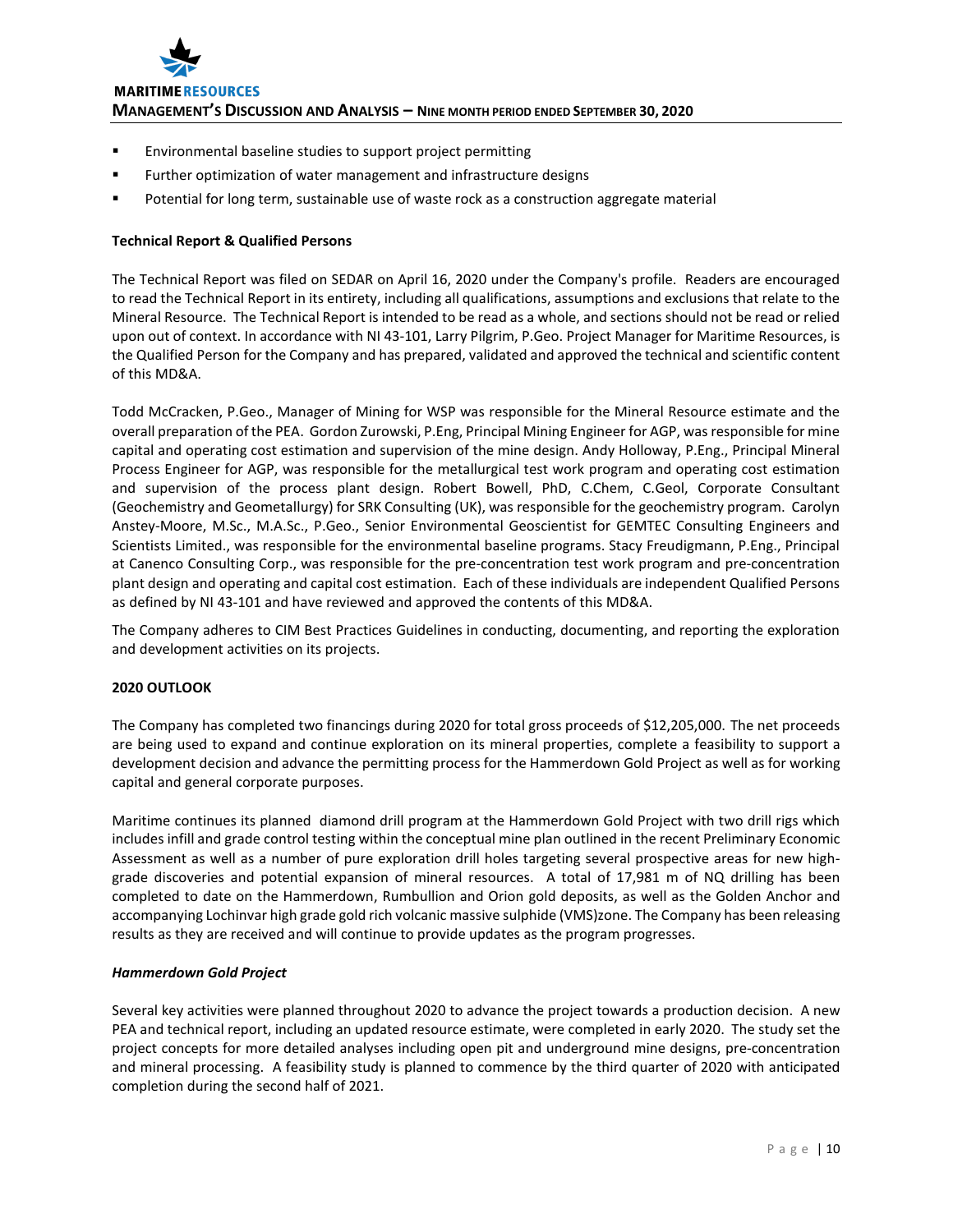

Maritime continues to progress its environmental baseline studies and accelerate its engagement with the local communities and regulatory agencies to support the planned feasibility study and project permitting during 2020 and 2021. The final footprint of the proposed mine will be determined through various engineering studies and will endeavour to minimize environmental impact using industry best practices.

The Company submitted its Environmental Assessment Registration for the Hammerdown Gold Project with the Department of Municipal Affairs and Environment, Newfoundland and Labrador on July 8, 2020 and is available on the Company's website. This is the first official step in the Company's plan to fully permit the Hammerdown Gold Project, and project permitting will be advanced over the remainder of 2020 and 2021. On September 16, 2020, the Company received a decision from the Minister of Environment, Climate Change and Municipalities, Province of Newfoundland and Labrador, that an Environmental Preview Report (EPR) was required for the Project. The EPR is the next step in the provincial environmental assessment process. It requires the submission of additional information necessary to adequately address comments on the project registration document by regulatory agencies. Upon receipt and review of the EPR, a decision to release the project from environmental assessment will be made by the Environmental Assessment division of the Department of Environment, Climate Change and Municipalities.

On September 17, 2020, the Company announced it had exercised an early buy-down right of half of the Hammerdown deposit royalty held by Commander Resources Ltd. ("Commander") for a reduced sum of \$750,000. The original agreement had allowed Maritime to exercise this buy-down provision until commencement of commercial production for \$1,000,000. Commander continues to retain a 1% Net Smelter Return Royalty ("NSR") over the Hammerdown deposit and surrounding lands which excludes the satellite Orion Deposit. Allowed deductions include transportation costs and toll milling charges.

# *2020 Exploration Plans*

## **Hammerdown Gold Project**

During 2020 Maritime's exploration activities have been focused on targets in and around the Hammerdown Gold Project, including the Orion satellite deposit, the Rumbullion, Golden Anchor and Lochinvar zones. Based on the PEA study and updated resource estimate, additional infill drilling continues within the conceptual mine plan with the goal to convert Inferred Mineral Resources to the higher confidence Measured and Indicated resource categories. A grade control NQ drill program is also being carried out within the conceptual mine plan to test short range continuity of the mineralization and reconcile against the resource model. The PEA study identified areas on surface for future waste rock storage. A condemnation drill program will be required in these areas to ensure any potential mineralization would not be sterilized by a waste rock stockpile.

In response to the global health risks resulting from the COVID-19 pandemic, the Company introduced a number of measures to protect employees, their families and surrounding communities. In preparation to commence its 2020 exploration programs, Maritime developed its COVID-19 protocols and procedures based on the provincial health authorities' protocols and obtained approval from Newfoundland and Labrador's Occupational Health and Safety Division. The health and wellbeing of the Company's workforce and the communities in which it operates is Maritime's top priority. The Company introduced a list of health and safety protocols including remote work wherever possible, self-assessment of COVID-19 symptoms, enhanced cleaning and hygiene practices, physical distancing of workers and the increased reliance on technology such as hosting virtual meetings. As part of the health and safety protocols, the Company also suspended all non-essential work at, and visits to, the Company's sites.

## **Regional Exploration**

Maritime's regional exploration activities in 2020 include drill testing of several prospective targets on the Green Bay Property including the Golden Anchor, Rendell Jackman and Sprucy Pond Trend. The Company is carrying out an extensive exploration program on the Whisker Valley Property to follow-up on the encouraging results from the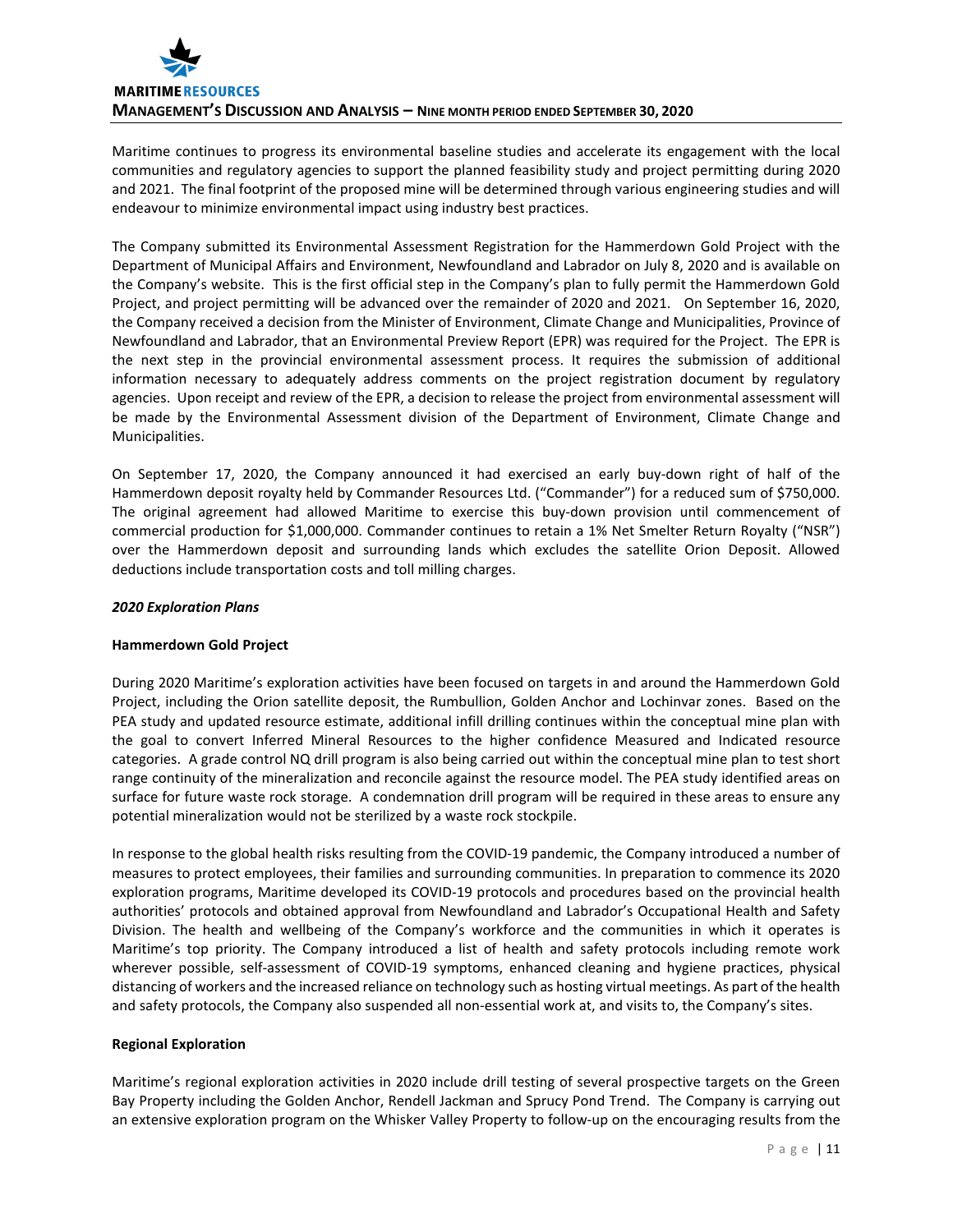

2019 work, with an initial 5,000 m diamond drilling program, which is in progress, to test the potential strike and depth extension of the high-grade Gary vein system and to test similar highly prospective gold bearing zones on the property. A total of 2,886 m of drilling has been completed to date. Several new high-grade areas of mineralization were identified on the Whisker Valley Project in 2019 through prospecting, soil sampling and trenching. An induced polarization (IP) survey is planned for the area covering the Gary vein system on the west side of the valley and the newly discovered mineralized boulder field on the east side of the valley. During the remainder of 2020, the Company intends to complete reconnaissance prospecting and soil sampling, along with lithogeochemical studies on the widespread base metal mineralization and associated gold anomalies on the Gull Ridge Property.

# **EXPLORATION**

Maritime's Green Bay, Whisker Valley and Gull Ridge properties straddle two major fault systems, the Baie Verte Fault Line and the Green Bay Fault. It is believed that these regional fault structures and closely related splay faults played a significant role in the formation of gold and base metal mineralization in the area. The properties were selected to target the gold potential along this significant regional structural belt, that has juxtaposed a wide variety of rock types originating from a variety of depositional environments. The Baie Verte Peninsula properties include an association with a regional deep crustal fault zone and important conduits for gold bearing fluids. Gold mineralization is epigenetic, structurally-controlled and often associated with splays or secondary structures off regional-scale fault zones; and gold mineralization occurs in a wide range of rock types, and styles.

Maritime's exploration to date on its Green Bay and Whisker Valley projects has recognized the importance of these large-scale regional structures as the conduits for the localization and transport of mineralizing fluids and the secondary splay structures as a depositional environment for these gold rich fluids. This mineralizing system has been productive and formed the Hammerdown Mine gold deposit where high-grade gold and significant widths have been demonstrated. Similarities have also been recognized between the mineralization at Hammerdown with the gold mineralization discovered on Maritime's adjacent Whisker Valley Property.

The results achieved to date on the Whisker Valley and Gull Ridge properties have been encouraging. The 2020 exploration program on the Whisker Valley Property is focused on determining the continuity of the Gary vein system to the Gold Pit showing a distance of approximately one kilometre to the east. The work entailed trenching, prospecting and diamond drilling. Additional drilling has been completed to the north and west of the Gary Vein system based on historical geochemical, geophysical data and 2020 trenching in the area. In 2019, Maritime carried out an extensive exploration plan, focused on advancing major gold targets identified to date and regional property wide exploration to identify new targets that may have been overlooked as a result of the patchwork nature of the historical work. The 2019 program entailed geological and structural mapping, sampling, ground geophysics, trenching and diamond drilling. In July 2019, the Company completed a regional 1,934 line-km and high-resolution airborne gradient magnetic and VLF survey over the Green Bay, Whisker Valley and Gull Ridge properties to enhance the regional geological model and identify prospective corridors and locations for the next phases of detailed ground exploration, including soil geochemical sampling and ground IP surveys.

## **Green Bay Project**

Maritime's Green Bay Property in central Newfoundland and Labrador hosts the Company's gold and base metal deposits. The recently closed (2004) Hammerdown Mine includes the adjacent Rumbullion and Muddy Shag Gold deposits. The Orion Gold deposit is situated 1.5 km to the Southwest and the Lochinvar base-precious metal VMS deposit is located one km east of Hammerdown.

The main Hammerdown deposit is cut off by a major fault and geological interpretations that currently favour that part of the deposit has been offset at depth. An exploration model has been developed to test for the extension of this deposit. The Rumbullion vein system extends for 800 m to the northeast of the current deposit area and represents a further opportunity to add new, shallow resources into the Hammerdown resource base. The optioning of the adjacent Inomin Resources property has added further potential extension to the Rumbullion trend.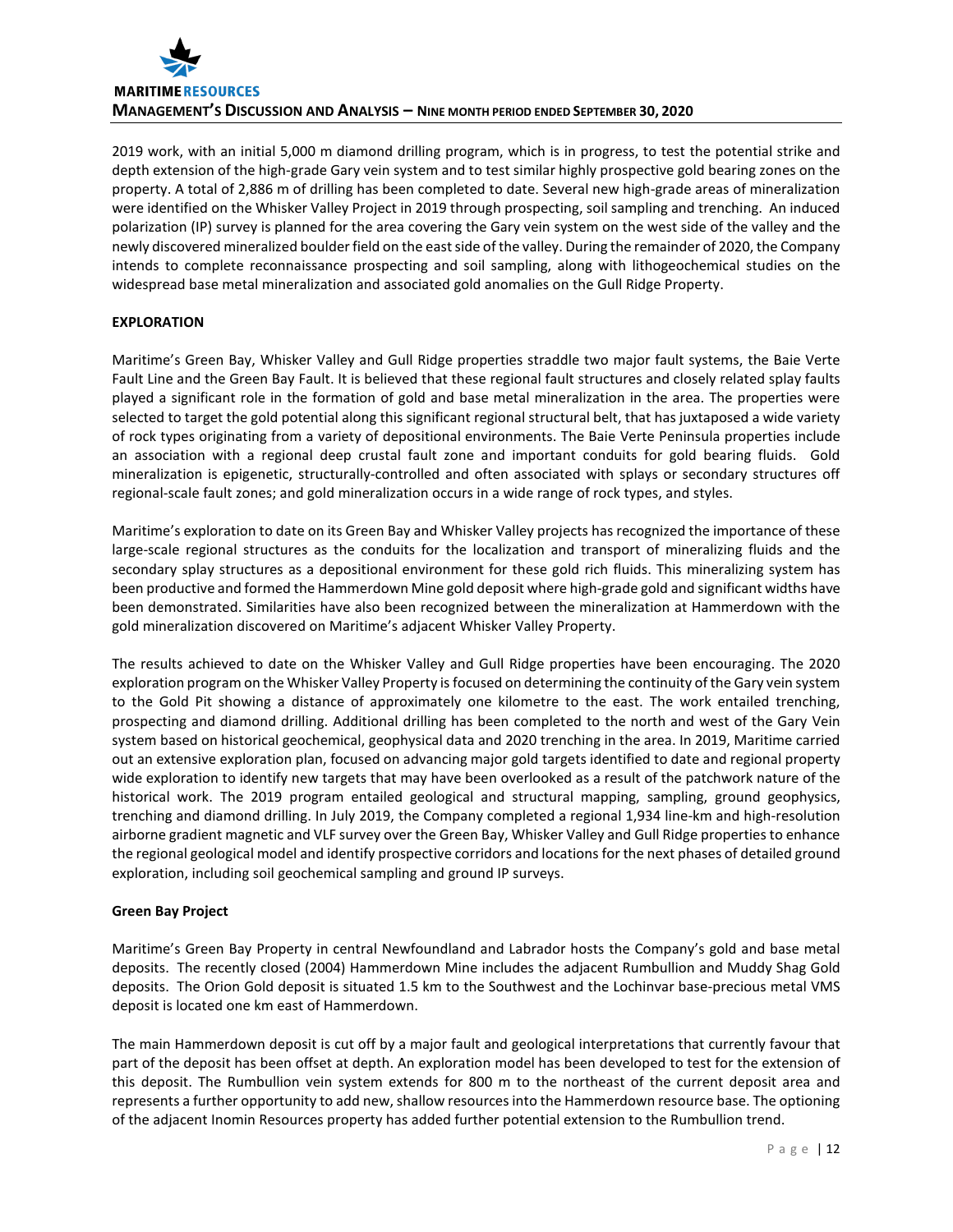#### *Hammerdown 2019 - 2020 Drilling Programs*

Two diamond drill rigs are currently active at the Hammerdown Project completing the expanded, second phase 2020 10,000 m infill and step out exploration program on key targets at all deposits including Hammerdown, Orion and the historic Golden Anchor and Lochinvar VMS deposit. Highlights include:

## **Hammerdown Gold Deposit**

- 9.46 gpt Au and 2.01 gpt Ag over 2.3 m, including 59.43 gpt Au and 45.90 gpt Ag over 0.4 m in drill hole MP-20-140
- 2.90 gpt Au and 1.24 gpt Ag over 31.0 m in drill hole MP-20-130
- 15.44 gpt Au and 1.39 gpt Ag over 4.71 m, including 354.8 gpt Au and 30.8 gpt Ag over 0.20 m in drill hole MP-20-113

## **Orion Gold Deposit**

- High grade interval of 26.2 grams per tonne ("gpt") Au and 1.7 gpt Ag over 4.0 m, including 96.43 gpt Au and 5.97 gpt Ag over 1.1 m in newly identified structure in drill hole BB-20-116
- 1.78 gpt Au over 32.2 m, including 5.89 gpt Au over a width of 5.2 m starting 8.0 m below surface in drill hole BB-20-107
- 1.28 gpt Au and 0.24 gpt Ag over 25.8 m, including 3.93 gpt Au and 0.51 gpt Ag over 4.2 m in hole BB-20-99

## **Lochinvar VMS Zone**

 0.85 gpt Au, 150.9 gpt Ag, 0.73% Cu, 3.33% Pb and 7.62% Zn over 11.6 m, including 0.74 gpt Au, 210.7 gpt Ag, 2.03% Cu, 10.64% Pb and 23.83% Zn over 2.5 m in drill hole GA-20-25

Diamond drilling at the Orion deposit returned high grade gold values which are significantly higher than historical drilling in the area. Drill hole BB-20-116 intersected two sulphide rich quartz veins contained within a mafic schist zone that returned 26.2 gpt Au and 1.7 gpt Ag over a width of 4.0 m. Visible gold was noted in the mineralized core. It is not clear at this point if this high-grade intersection is the historical discovery zone or another parallel mineralized vein system. Further drilling is planned to determine the extent of the high-grade intersection. Earlier 2020 drilling at Orion also outlined two broader mineralized intersections than previously reported by historical drilling in the area. Drill hole BB-20-99 intersected 1.28 gpt Au and 0.24 gpt Ag over a width of 25.5 m, including 3.93 gpt Au and 0.51 gpt Ag over 4.32 m and drill hole BB-20-107 intersected a near surface interval of 1.78 gpt Au over 32.2 m, including 5.89 gpt Au over a width of 5.19 m. These wider mineralized intersections were a result of a more intense sampling protocol than historical work and serve to highlight the potential for wide sections of lower grade mineralized sections in the deposit that may be conducive to open pit mining.

Shallow, wide disseminated gold mineralization was encountered within Hammerdown's newly defined Wisteria Zone located within the Preliminary Economic Assessment (PEA) open pit mine plan including:

- 31.0 m @ 2.90 gpt Au and 1.24 gpt Ag in drill hole MP-20-130
- $\blacksquare$  25.2 m @ 1.62 gpt Au and 0.58 gpt Ag in drill hole MP-20-126
- $\blacksquare$  22.0 m @ 1.45 gpt Au and 0.38 gpt Ag in drill hole MP-20-127

Drilling below the PEA open pit mine plan encountered high-grade mineralization in drill hole MP-20-113 with 4.71 m @ 15.44 gpt Au and 1.39 gpt Ag, including 354.8 gpt Au and 30.1 gpt Ag over 0.20 m. Initial infill drilling at the Orion deposit intersected 7.62 m @ 2.25 gpt Au and 0.72 gpt Ag with visible gold in drill hole BB-20-98.

The Company's exploration programs at Hammerdown continue to demonstrate the high-grade nature of the Project, including the new Wisteria Zone where drilling has intersected wide intervals of gold and silver mineralization outside of the current mineral resource and within the PEA open pitshell. The results are encouraging and introduce a new chapter at the project that is different than the narrow vein system that is normally encountered.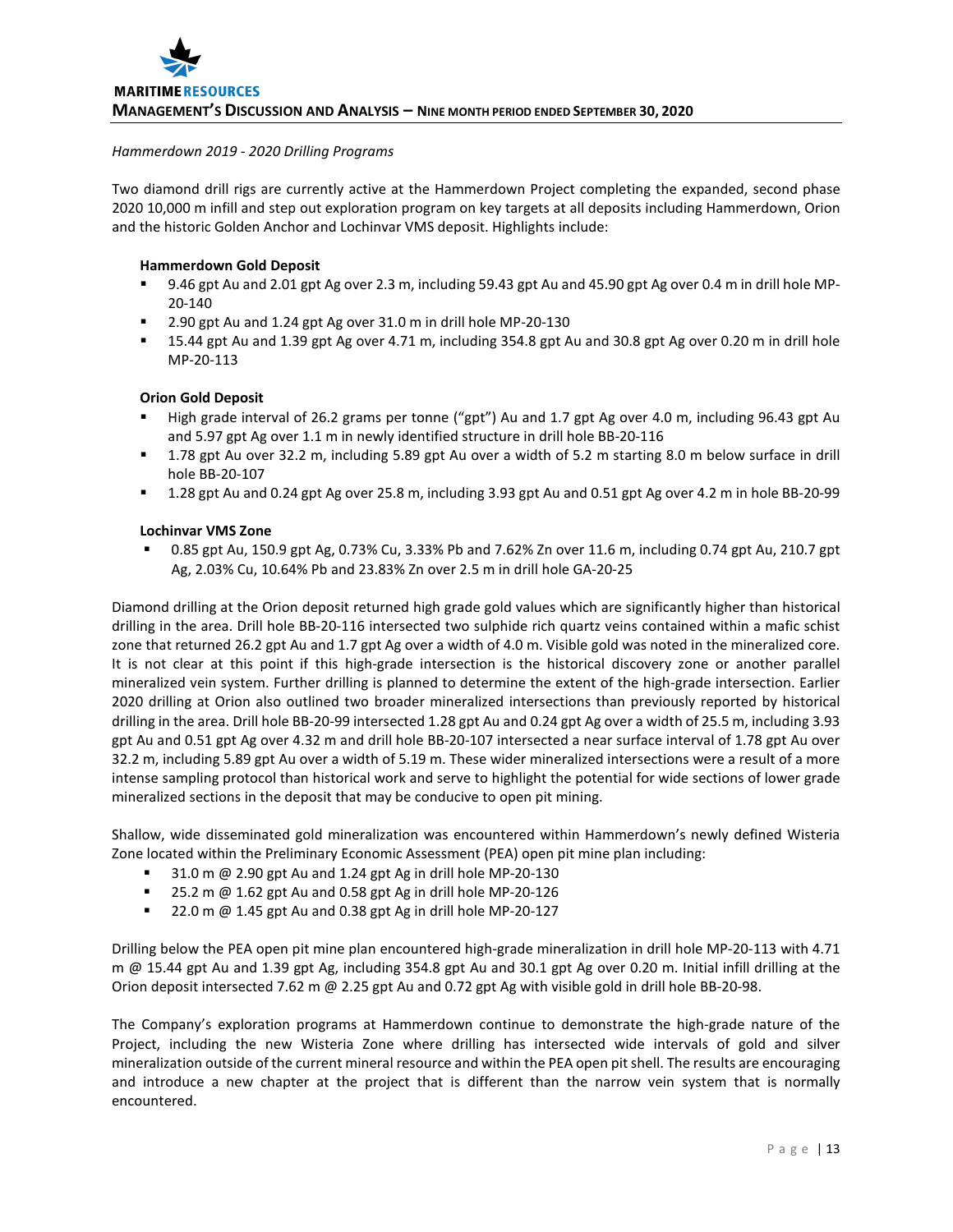

The Wisteria Zone is a broad mineralized shear zone located near the juncture of the Captain Nemo and the Rumbullion Fault zones and has been redefined by more current drilling campaigns at Hammerdown. Mechanical trenching in 2020 by Maritime has exposed a strongly sheared and altered felsic/mafic volcanic assemblage with imbedded Quartz Feldspar Porphyry (QFP) and Hammerdown style quartz/sulphide veins along with broad zones of finely disseminated and mm scale veins all of which have returned significant gold grades. Drill results from MP-20- 130, MP-20-126 and MP-20-127 returned 31.0 m @ 2.90 gpt Au and 1.24 gpt Ag, 25.2 m @ 1.62 gpt Au and 0.58 gpt Ag, and 22.0 m @ 1.45 gpt Au and 0.38 gpt Ag respectively.

Structural mapping is ongoing at the Wisteria trenching and further drilling is planned. The broad intersections are located on the south side of the PEA open pit design where the Captain Nemo and Rumbullion faults converge. To date there has been limited sampling in this area of the Project and the recent drill results present an exciting opportunity for a bulk tonnage resource in this area. These latest drill intercepts lie outside the PEA mineral resource and have consistent mineralization over tens of metres.

During the 2020 drill program, the fifth highest grade gold intersection ever recorded at the Hammerdown Gold Project, assaying 354.8 gpt Au over 0.20 m was reported in drill hole MP-20-113. This interval is interpreted to be a new vein located outside of the existing PEA mineral resource and below the open pit on the north side of the deposit. Further drilling is planned to follow up on this new high-grade interval.

To date a total of 17,981 m have been completed on the Hammerdown and accompanying deposits including 4 stepout exploration holes. The infill drilling targeted the Inferred Resource wireframes of both the Hammerdown and Rumbullion deposits within the conceptual mine pit shell. The results will be used to re-define and confirm the Inferred Mineral Resource shapes and convert to Measured and Indicated classifications. The infill drilling results intersected the extensive gold bearing vein system in both deposits. The Company's press releases from July 2020 onwards include drilling results and highlights combined with a discussion of the results.

The 2020 grade control holes were designed to define the continuity of near surface high-grade mineralization in the core of the proposed PEA conceptual open pit design. All holes were drilled from north to south on approximately 6 m spaced sections and 10 m spacing on the sections to follow the vein from surface down to 50 m depth, some holes being extended to intersect additional veins below. The grade control holes all intersected the veins at the targeted depth and many also intersected additional gold bearing veins above and/or below the targeted veins.

The 2019 infill program was completed with a total of 19 diamond drill holes for 3,562 m within the Hammerdown and Rumbullion deposit areas. The purpose of the 2019, and 2018, infill programs was to fill in specific gaps in the data in order to convert additional resources into the higher confidence Measured and Indicated Mineral Resource categories from Inferred.

The 2019 drilling of the Inferred Mineral Resources at the Hammerdown gold deposit was successful in defining the continuity of a number of the gold veins in the hanging wall and footwall to the historical mining, as well as continuity of the vein system below the mined-out areas. It is important to note as well that the 2019 drilling also intersected an intensely altered and mineralized unit referred to as a sheared felsic volcanic (SFV). The SFV unit was also sampled in the 2018 drilling campaign and returned gold grades up to 3.54 gpt Au over 2.63 m (see June 4, 2018 press release). These lower grade intersections are significant in that they are close to surface. Historically this unit was overlooked and was not included in the Mineral Resources and may add additional ounces to the current Hammerdown resource.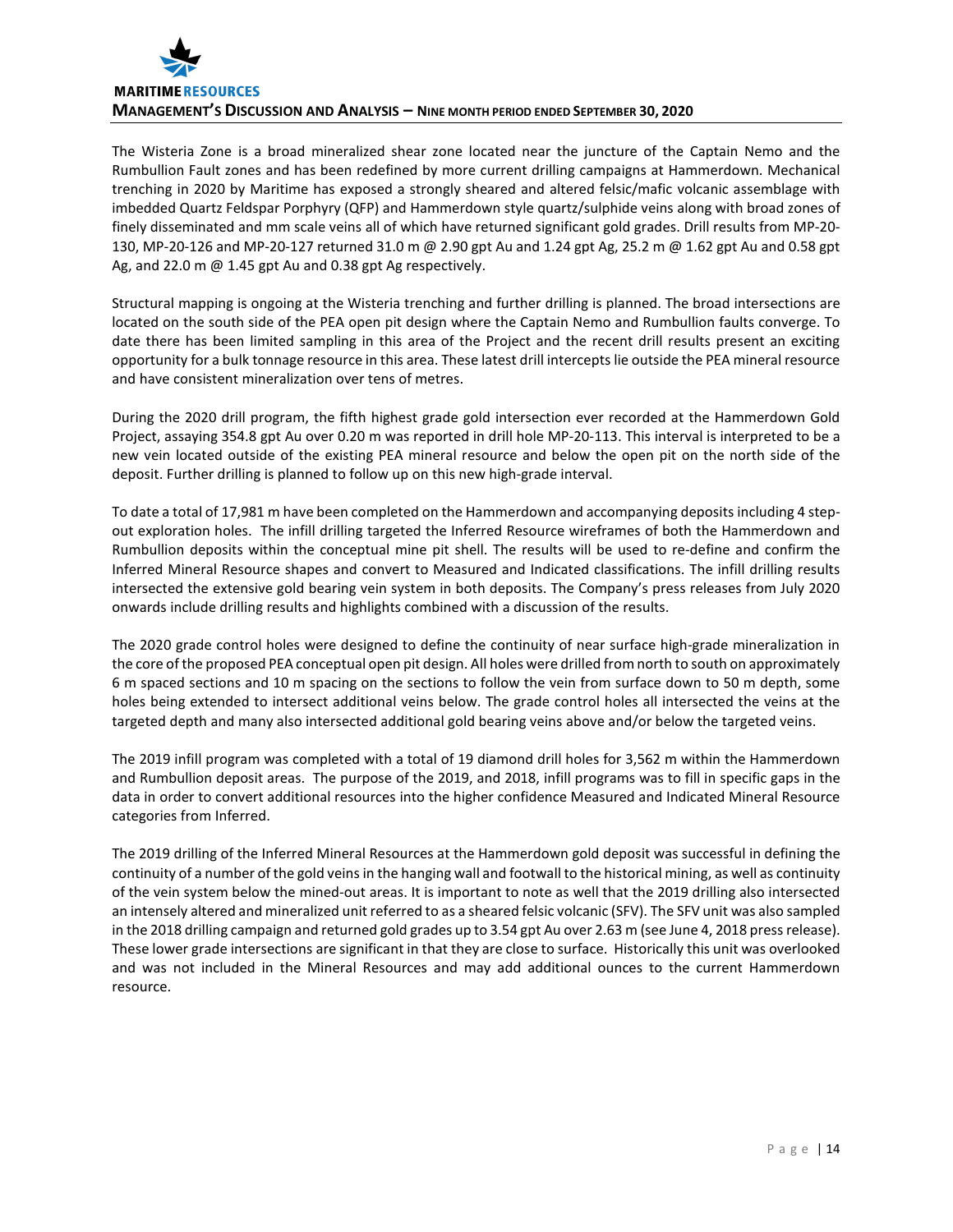

Program highlights included (for complete table of assay results and hole locations, see July 11, 2019 press release):

- <sup>1</sup> 13.7 gpt Au over 1.2 m, including 18.0 gpt Au over 0.91 m in drill hole MP-19-64
- **21.2 gpt Au over 1.2 m, including 28.0 gpt Au over 0.9 m in drill hole MP-19-64**
- 4.6 gpt Au over 4.8 m, including 15.1 gpt Au over 1.2m in drill hole MP-19-64
- 5.0 gpt Au over 2.4 m, including 54.6 gpt Au over 0.2 m in drill hole MP-19-58
- 3.5 gpt Au over 1.3 m, including 10.3 gpt Au over 0.5 m in drill hole MP-19-57
- 9.9 gpt Au over 1.4 m, including 33.4 gpt Au over 0.4 m in drill hole MP-19-50
- 10.0 gpt Au over 1.1 m, including 53.7 gpt Au over 0.2 m in drill hole MP-19-48
- 15.0 gpt Au over 1.3 m, including 24.3 gpt Au over 0.3 m in drill hole MP-19-66

*Reported core lengths represent 70-100% of true widths and are supported by well-defined mineralization geometries derived from historical drilling.*

During the third quarter of 2018, the Company finalized an Option to Purchase Agreement with Inomin Mines Inc. to earn a 100% interest in a property comprised of two separate claim blocks consisting of a total of 129 claim units covering over 3,225 hectares (the "King's Point Property"). The King's Point Property covers geological extensions to the Company's Hammerdown gold deposit that host a number of high-grade gold veins and base metal occurrences.

The northern claim block is located within two km of the Hammerdown gold deposit. This property covers known extensions of the gold bearing deformation zone that host the Hammerdown and Orion deposits including several narrow gold vein intercepts within the Golden Anchor prospect. These veins are similar to the Hammerdown veins with historic samples assaying up to 3 gpt Au and have never been followed up. Under the terms of the agreement Maritime will earn 100% interest in the Inomin property over a 3-year period by spending \$600,000 making cash payments totalling \$300,000 and issuing 2,000,000 shares of Maritime in accordance with the following schedule:

|                    |                |                      | <b>Minimum required</b> |
|--------------------|----------------|----------------------|-------------------------|
|                    | Cash           | <b>Common shares</b> | exploration expenditure |
|                    |                | #                    |                         |
| Upon approval      | 25,000 (paid)  | 500,000 (issued)     |                         |
| September 17, 2019 | 50,000 (paid)  | 500,000 (issued)     | 75,000 (incurred)       |
| September 17, 2020 | 100,000 (paid) | 500,000 (issued)     | 150,000 (incurred)      |
| September 17, 2021 | 125,000        | 500,000              | 375,000                 |
|                    | 300,000        | 2,000,000            | 600,000                 |

The Company completed prospecting, geochemical sampling and mapping at the King's Point Property, mainly on both the historical target as well as new areas in 2019 and an airborne geophysics survey will be conducted in 2020.

On January 22, 2020, the Company entered into an option agreement to earn a 100% interest in the Sprucy Pond property ("Sprucy Pond"), which is contiguous to the Hammerdown project, under the following terms:

|                | Cash          | <b>Common shares</b> |
|----------------|---------------|----------------------|
|                |               | #                    |
| Upon approval  | 10,000 (paid) | 250,000 (issued)     |
| March 10, 2021 | 20,000        | 250,000              |
| March 10, 2022 | 30,000        | 250,000              |
|                | 60,000        | 750,000              |

The 6.25 km<sup>2</sup> Sprucy Pond consists of 25 claim units owned by United Gold and G2B Gold Inc. on a 50/50% basis. Historical work on Sprucy Pond has uncovered abundant angular gold bearing quartz-pyrite float, bearing a strong resemblance to the Hammerdown high grade gold-quartz sulfide veins. With the Sprucy Pond option, the Company increases its land position a further 2.5 km east along the Hammerdown mineralized/structural trend.

The Sprucy Pond project is subject to a 1.0 % NSR of which 50% can be purchased for \$500,000.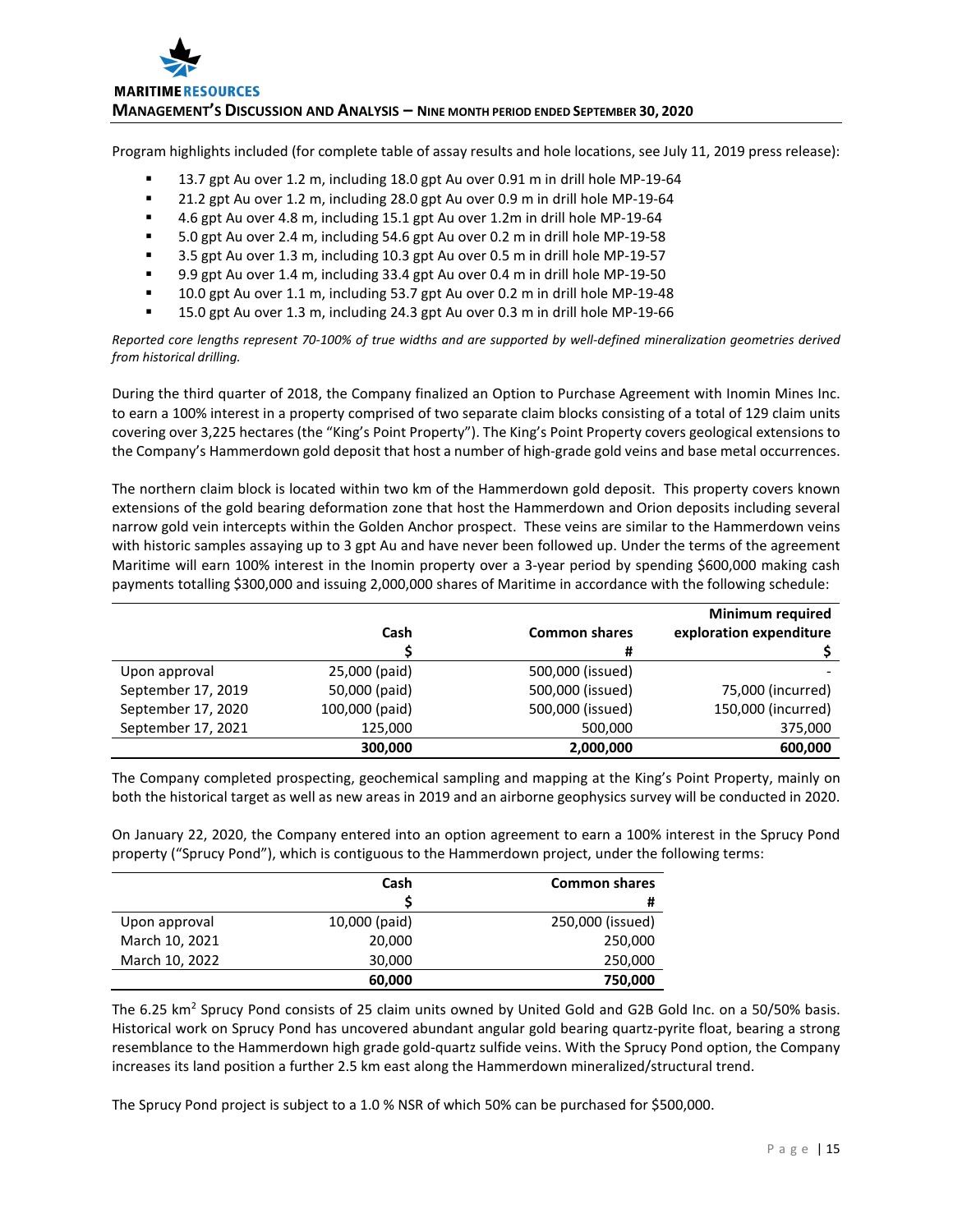# **Whisker Valley Project**

The Whisker Valley project is comprised of 33 licenses, 610 claim units and 15,250 hectares and is located 10 km northwest of the Company's high-grade Hammerdown Gold Project. In August 2019, the Company staked an additional 188 mineral claims, or 47 km<sup>2</sup>, both along strike to the northeast and to the southwest. The Company currently holds 216 square km<sup>2</sup> along a strike length of 31.5 km of the favourable geology that is host to numerous gold prospects and showings.

Two mineralized corridors define the abundance of gold mineralization discovered to date on the Whisker Valley Property, the Whisker Valley Trend and the Middle Arm Fault Trend. The Whisker Valley mineralized corridor occurs within a north-south trending erosional window exposing Burlington Granodiorite between rhyolitic and felsic tuffaceous units of the younger King's Point Volcanic Complex to the east and west. A significant number of gold bearing quartz veins and abundant mineralized float have been discovered along this north south corridor covering an area 3 km north-south by 1.5 km east-west. It is believed that the mineralized corridor continues further to the north and south along the exposed Burlington Granodiorite window.

The Gary gold-bearing quartz vein system is the most significant discovery to date on the property. Trenching has exposed the east-west trending vein system for a distance of 320 m and it remains open in both directions. Historical drilling and four holes completed by the Company in 2018 have tested the vein system to a vertical depth of 70 m beneath the trenched area and it remains open at depth. Several stacked quartz veins define the Gary Vein system along much of the 320 m long trenched area, with individual vein widths averaging between 0.3 m and 1 m. Total sulfide content varies between 10% and 30% and is dominated by pyrite with locally abundant chalcopyrite, galena and sphalerite. Systematic channel sampling along the Gary Vein trench have demonstrated continuity of significant gold mineralization along its 320-m exposed length and over potentially mineable widths. Visible gold has been discovered in numerous locations along the trenched area.

The Company is in the process of completing an initial 5,000 m 2020 diamond drilling program at the Whisker Valley Property to test the potential strike and depth extension of the high-grade Gary vein system and to test similar highly prospective gold bearing zones on the property, following up on the encouraging results from work completed in 2019. A total of 2,886 m of drilling has been completed to date. The drilling focused on extending the Gary Vein system to the east toward the Gold Pit showing, while additional drillholes were targeted to test geochemical and geophysical anomalies with accompanying historical showings to the west and north of the Gary Vein system. Trenching has been completed in the areas of the Gold Pit showing where historical work exposed high grade veins similar to the Gary Vein system one kilometre to the west. Other trenches were completed north of the Gary Vein system testing coincident geochemical and geophysical anomalies in areas of known showings.

Exploration work over the past two of years has resulted in applying a new model to the gold mineralization at the Whisker Valley Property. Observations by outside consultants, as well as the Company's in-house exploration team have determined that the broad mineralized gold system at the Gary Vein area may be a related to a large porphyry intrusion with accompanying gold/base metal mineralization and accompanying alteration haloes. Property scale lithogeochemical studies are planned to advance this model.

The Company is currently completing a property scale airborne geophysical program which includes VTEM and ZTEM surveys. The surveys are deep seeking and will accumulate the electrical properties of the underlying rock which may highlight anomalous areas of massive sulphide style mineralization and deep structures that may be related to a VMS or porphyry style mineralization.

In 2019, Maritime's prospecting team identified a significant new mineralized boulder field located approximately 1.2 km east of the exposed Gary Vein system. A total of 30 angular float samples returning assays between 1.0 and 83.8 gpt Au (average 15.45 gpt Au) were collected in this area and resemble Gary Vein-style mineralization. However, based on the angularity of the float samples, it is believed that they were locally derived and represent an undiscovered proximal bedrock source.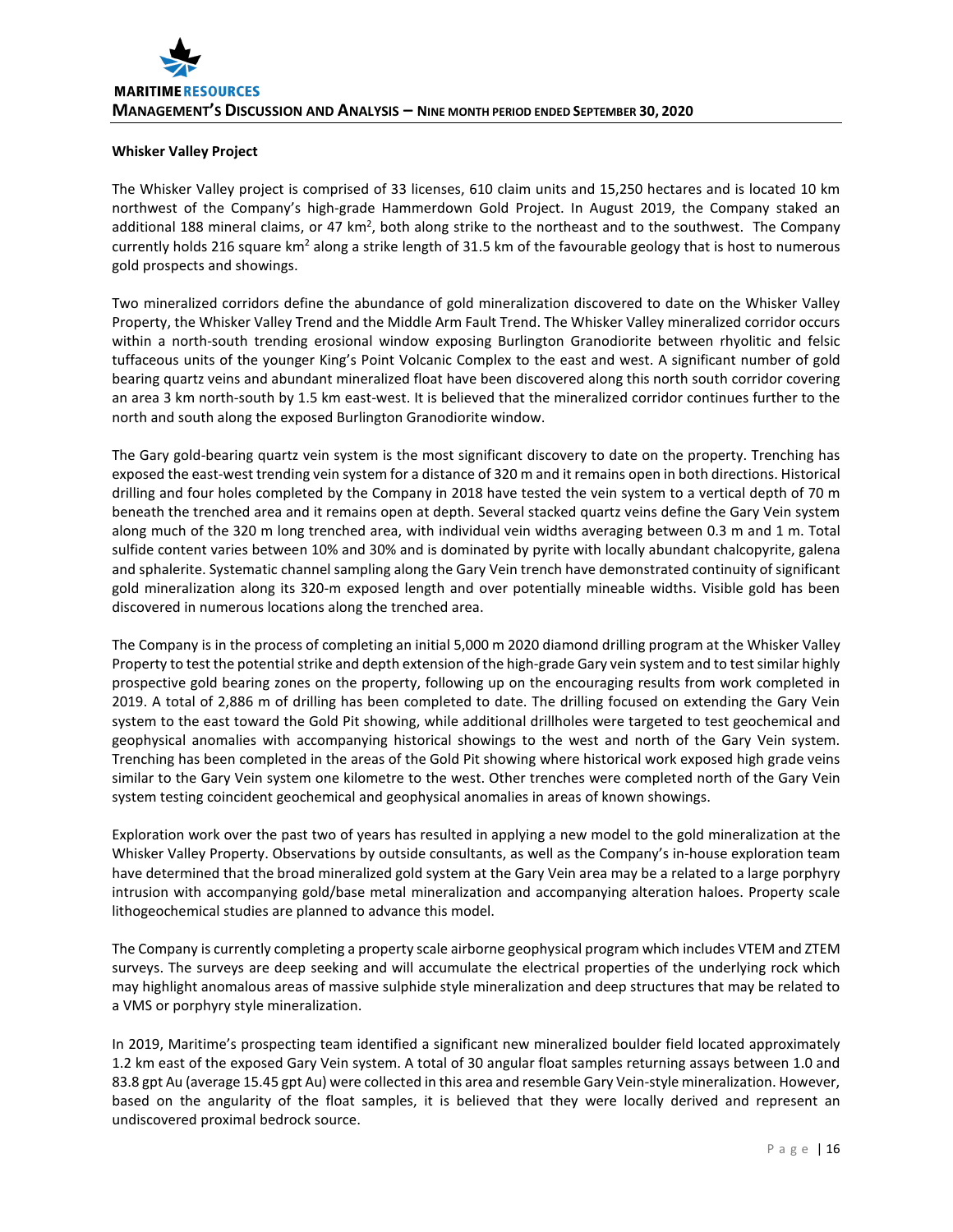

The epigenetic gold-bearing quartz veins at Whisker Valley are of similar style to that seen at Hammerdown. The east-west trend of the Gary quartz vein system and other veins identified along the Whisker Valley mineralized corridor are identical to the trend of the strongest gold vein development at Hammerdown and represents a new target direction to explore for gold deposits in this region.

The Middle Arm Fault mineralized corridor forms an approximate 10 km long by 1 km wide northeast trending curvilinear belt extending northeastward from the west-central part of the property at Micmac Lake. The Micmac-Flatwater Fault and Middle Arm Fault appear to define the northwest boundary of the mineralized corridor. Historical exploration has identified significant gold mineralization along this trend with the majority of the work being focused along the eastern side of Micmac Lake. Abundant gold bearing quartz-sulfide veins, high grade mineralized float and significant coincident gold-in-soil and geophysical anomalies occur in this area.

In 2019, the Company completed an extensive soil sampling program which resulted in the discovery of a 1.6 km long by 0.4 km wide gold-in-soil anomaly located south of Strugglers Pond and within the Middle Arm Fault mineralized corridor. A trenching program was carried out to locate the bedrock source of the gold-in-soil anomaly. Trench 12, located at the western end of the soil anomaly, was successful in exposing a portion of the Middle Arm fault comprising of brecciated granodiorite and pyritized quartz veins at this location. Channel sampling across the zone retuned 2.27 gpt Au over 3.1 m.

Gold mineralization discovered to date along the Middle Arm Fault mineralized corridor occurs within northnortheast trending quartz-sulfide veins and associated brecciated zones hosted by mafic volcanic units of the Micmac Lake Group and by the Burlington Granodiorite. A 2011 drill hole conducted by an earlier operator in the Micmac Lake area discovered a new gold zone that returned 3.15 gpt Au over 3.2 m within a mafic dominated breccia zone containing pyrite, galena, sphalerite and chalcopyrite mineralization. In addition, a narrow quartz vein located above the breccia zone and drilled partially down dip returned 14.23 gpt gold over 1.2 m. Both these intersections are within a 2.4-metre core length of each other and are separated by a mafic dyke. This zone has only seen one drill hole to date.

The Whisker Valley Property exhibits significant gold discovery potential. Maritime has a drilling and trenching dominated exploration program in progress, focusing on: 1) the Gary Vein system, 2) the significant number of under-explored gold targets identified to date on the property and 3) outward exploration to locate new gold targets.

## *Whisker Valley Geophysical Program*

A detailed Induced Polarization (IP) program was completed at Whisker Valley in March of 2018. Approximately 15 line km of surveying was completed on 50 m spaced lines over the new Whisker Valley vein system which has outlined a series of high-grade gold veins as recently reported by Maritime. The gold veins carry disseminated pyrite and base metals sulphides which are detectable by the IP geophysical method. The 2018 IP Survey was designed to test the depth potential of the known vein system as well as search for extensions to the east and west ends of the veins. The last vein exposures at the east and west ends were channel sampled returning high-grade gold assay results exceeding 10 gpt Au on the west end and 20 gpt Au on the east end. The gold veins carry with them disseminated pyrite and base metals sulphides which are detectable by the IP geophysical method. The detailed IP program was completed in February and March 2018 and covered approximately 10-line km on 50 m spaced lines.

Interpretation of the IP Survey by consulting Geophysicist Cliff Candy, P.Geo., of Frontier Geosciences, outlined four significant anomalous responses in the survey area. The IP survey returned a strong positive response over a continuous 500 m target area. This survey demonstrated anomalous values over the entire length of the known vein system and further extends the target area 200 m to the east and 100 m to the west.

The geophysical anomalies generally show increasing in strength with depth, indicating increasing sulphides in deeper portions of the veins. The strongest IP response is over the 50 m long Gary Vein and extends for further 150 m to the east, likely due to the presence of sulphides which is associated with gold at the Gary Vein.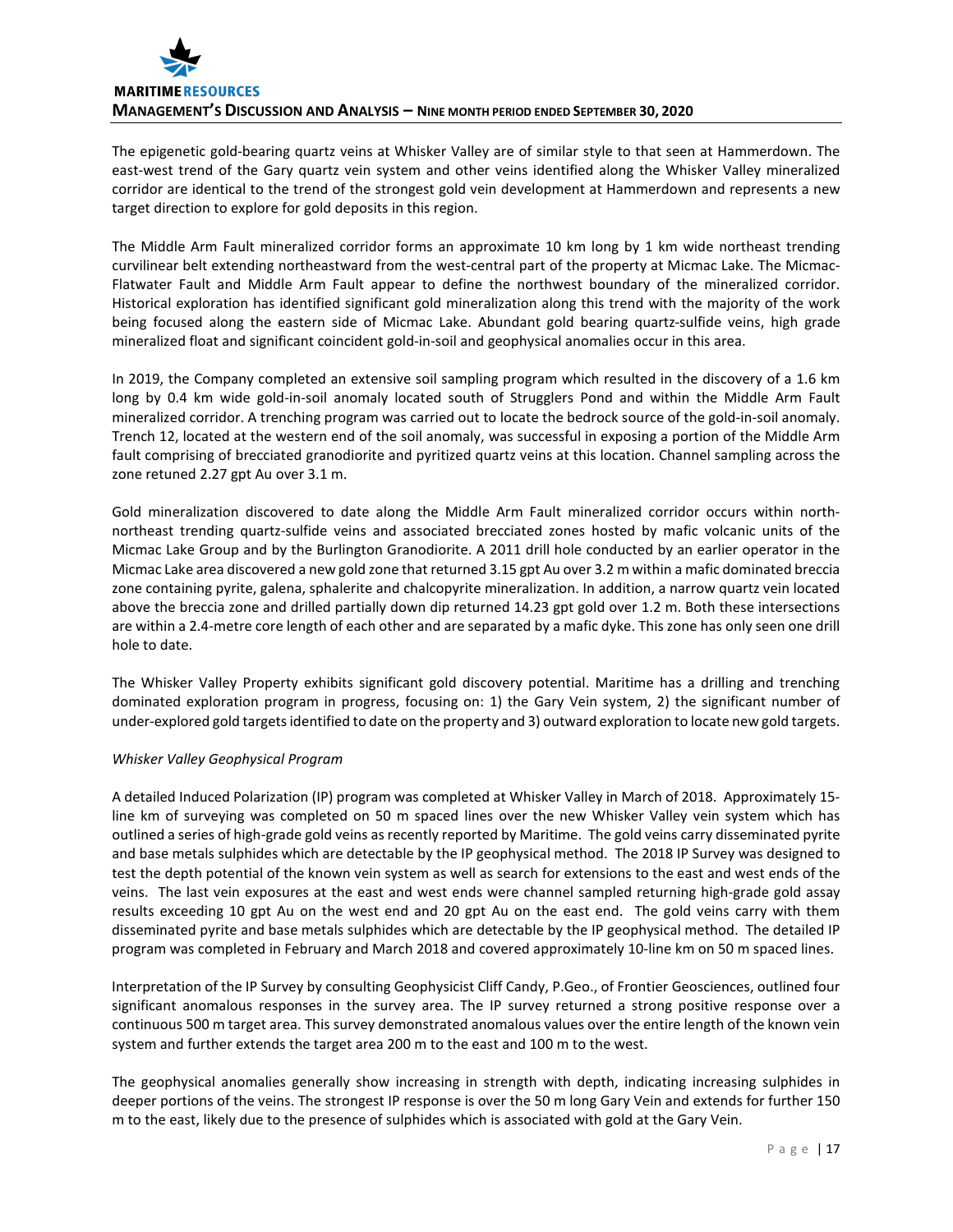In March 2019, a walking magnetic survey was completed over the immediate areas of the Gary Vein trench. The detailed survey indicated the relationship of the mineralized veins to magnetic rock units interpreted to be magnetic mafic dykes. The new magnetics also defined previously unknown fault structures that influence the vein extensions.

# *Whisker Valley Option Agreements*

On February 27, 2017, the Company entered into an agreement to acquire a 100% interest in the Whisker Valley Property in the Baie Verte mining district of Newfoundland and Labrador, Canada, under the following terms:

|                |               |                      | <b>Minimum required</b> |
|----------------|---------------|----------------------|-------------------------|
|                | Cash          | <b>Common shares</b> | exploration expenditure |
|                |               | #                    |                         |
| Upon approval  | 25,000 (paid) | 100,000 (issued)     |                         |
| March 22, 2018 | 20,000 (paid) | 150,000 (issued)     | 100,000 (incurred)      |
| March 22, 2019 | 30,000 (paid) | 200,000 (issued)     | 250,000 (incurred)      |
| March 22, 2020 | 50,000 (paid) | 250,000 (issued)     | 300,000 (incurred)      |
| March 22, 2021 | 75,000        | 300,000              | 500,000                 |
| March 22, 2022 | 100,000       | 500,000              | 500,000                 |
|                | 300.000       | 1,500,000            | 1,650,000               |

The Company is required to make an additional payment to the optionors of \$50,000 on each of the first, second and third anniversary upon full exercise of its option having issued all of the payments and shares and incurred all of the expenditures. The property is subject to a 2.5 % NSR, of which 1% can be purchased for \$1,000,000 on or before the end of the second anniversary of commencement of commercial production.

On December 1, 2017, the Company also added to the Whisker Valley project by entering into an option agreement to acquire 100% interest in the Strugglers Pond property in Newfoundland and Labrador, Canada (contiguous to Whisker Valley), under the following terms:

|                   |               |                      | <b>Minimum required</b> |
|-------------------|---------------|----------------------|-------------------------|
|                   | Cash          | <b>Common shares</b> | exploration expenditure |
|                   |               | #                    |                         |
| Upon approval     | 2,000 (paid)  | 10,000 (issued)      | 5,000 (incurred)        |
| December 27, 2018 | 3,000 (paid)  | 15,000 (issued)      | 25,000 (incurred)       |
| December 27, 2019 | 10,000 (paid) | 25,000 (issued)      | 50,000 (incurred)       |
| December 27, 2020 | 15,000        | 50,000               | 120,000                 |
|                   | 30,000        | 100,000              | 200,000                 |

The Company exercised its option in full to acquire 100% interest in the El Strato property in Newfoundland and Labrador, Canada (contiguous to Whisker Valley) under the following terms:

|                   | Cash          | <b>Common shares</b> |
|-------------------|---------------|----------------------|
|                   |               | #                    |
| Upon approval     | 5,000 (paid)  | 250,000 (issued)     |
| November 23, 2018 | 10,000 (paid) | 250,000 (issued)     |
| November 23, 2019 | 25,000 (paid) | 250,000 (issued)     |
|                   | 40,000        | 750,000              |

The Strugglers Pond and El Strato properties are subject to separate 2% NSR royalties, of which 1% can be purchased for \$1,000,000 on or before the end of the second anniversary of commercial production.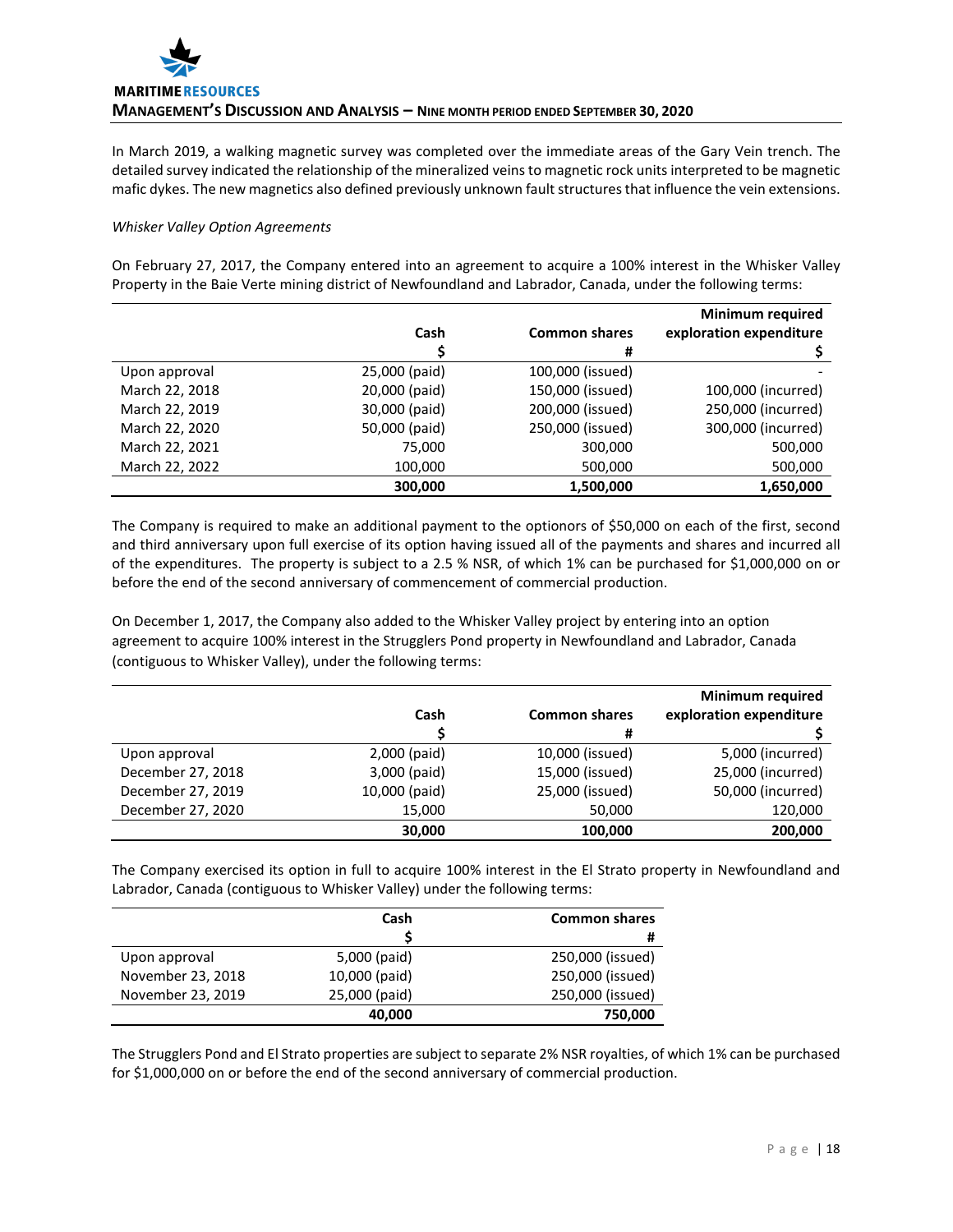# **Gull Ridge Project**

In January 2019, the Company staked the new Gull Ridge project claims which include approximately 6,450 hectares on 258 claim units situated in the southern part of the Baie Verte Peninsula. The Gull Ridge Property has been recognized by Maritime as a significantly underexplored target area for base and precious metals. During the 2019 exploration season Maritime completed a comprehensive compilation of all historical exploration data over the Gull Ridge Property area. Field work in 2019 consisted of field mapping, prospecting and focused geochemistry.

# **FINANCIAL POSITION**

## **Cash**

Cash totaled \$8,738,825 as at September 30, 2020, compared to \$1,827,157 as at December 31, 2019. The increase in cash was mainly due to bought deal private placement financing which closed in August 2020 partially offset by expenditures on the Company's exploration activities and the Hammerdown project feasibility study and permitting activities, corporate general and administrative expenses. The Company's Canadian cash are held on deposit or in highly liquid, fully redeemable Guaranteed Investment Certificates with a major Canadian bank.

## **Receivables**

Receivables of \$331,031 as at September 30, 2020, compared to \$161,546 as at December 31, 2019 related mainly to input sales tax.

## **Property and equipment**

#### *Vehicles*

During the year ended December 31, 2019, the Company purchased two vehicles for use at its exploration properties for a total expenditure of \$30,451 less accumulated amortization expense of \$11,842 resulting in a carrying book value of \$18,609 at September 30, 2020.

## *Right of use asset and lease liability*

The Company has applied IFRS 16 using the modified retrospective approach which requires the cumulative effect of initial application to be recognized in retained earnings at January 1, 2019. On adoption of IFRS 16, the Company recognized a lease liability for an office lease previously classified as an operating lease under IAS 17. The liability was measured at the present value of the remaining lease payments, discounted using the Company's applicable incremental borrowing rate as of January 1, 2019 of 8% and assumes Maritime will not renew the lease upon termination. On transition, the associated right of use asset was measured at \$106,720 being the amount equal to the lease liability and was reduced by \$32,036 during the three month period ended September 30, 2019 due to a reduction in future monthly lease payments. The Company's office lease was terminated on March 31, 2020, the lease liability was reduced to \$nil and there are no further obligations under the lease.

The Company has elected not to recognize a right of use asset and lease liability for a month to month sub lease that is has for its Toronto office which does not meet the definition of an enforceable contract under IFRS 16. The lease payments associated with this lease are charged directly to the statement of loss and comprehensive loss. During the three and nine month periods ended September 30, 2020, the Company incurred operating lease costs of \$16,286 (2019 – \$15,826) and \$48,859 (2019 – \$37,576), respectively, for an office lease not included in lease liabilities.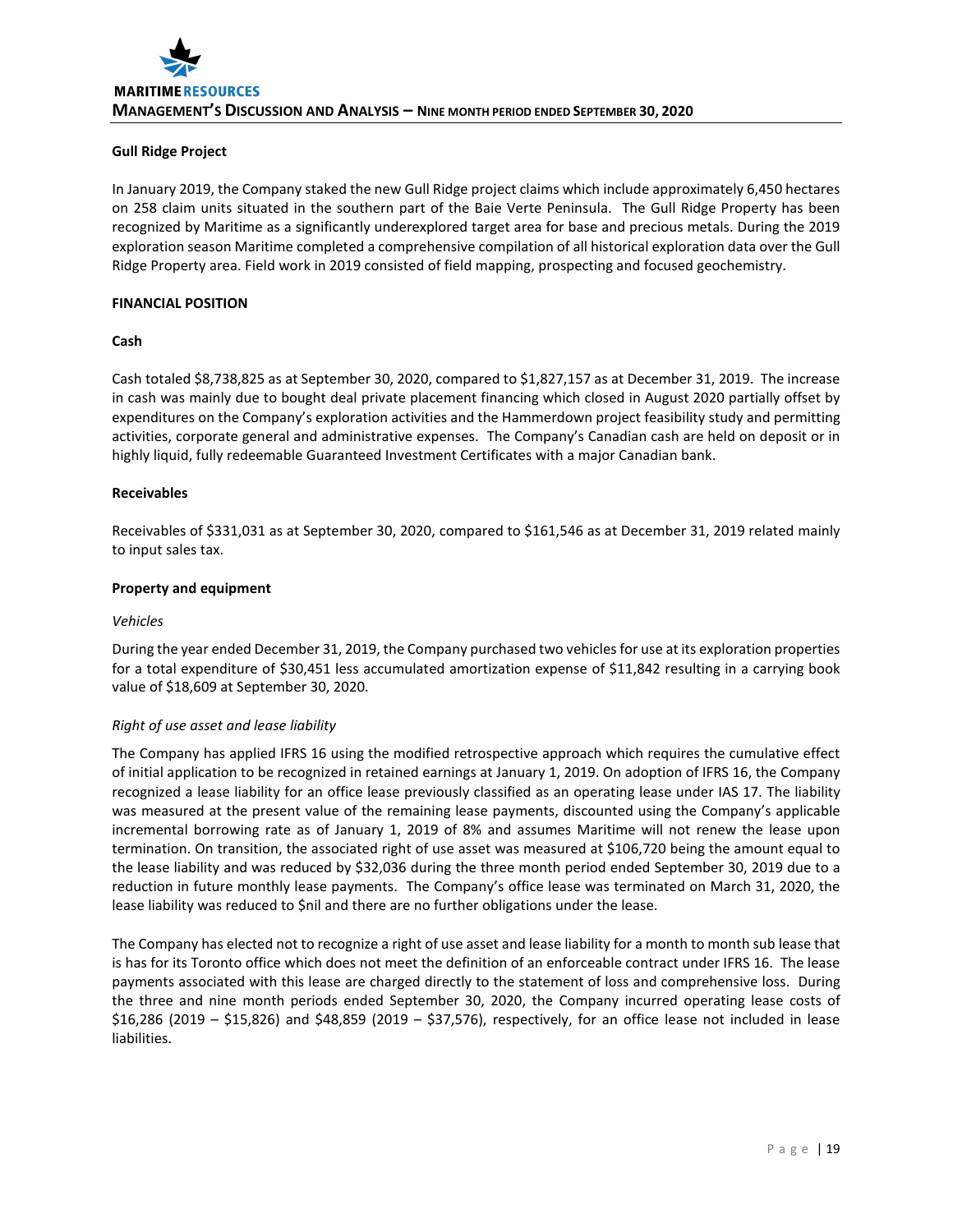## **Mineral properties**

Expenditures incurred on the Company's Green Bay, Whisker Valley and Gull Ridge properties, follow:

|                              | <b>Green Bay</b> | <b>Whisker Valley</b> | <b>Gull Ridge</b> | Total      |
|------------------------------|------------------|-----------------------|-------------------|------------|
|                              |                  |                       |                   | \$         |
| Balance, December 31, 2018   | 7,154,416        | 586,428               |                   | 7,740,844  |
| Acquisition costs – cash     | 50,765           | 80,320                | 3,870             | 134,955    |
| Acquisition costs - shares   | 42,500           | 39,750                |                   | 82,250     |
| <b>Exploration expenses:</b> |                  |                       |                   |            |
| Drilling and assaying        | 851,326          | 141,910               | 7,329             | 1,000,565  |
| Geology                      | 710,573          | 773,197               | 32,570            | 1,516,340  |
| Property                     | 52,257           |                       |                   | 52,257     |
| Geophysics                   | 217,863          | 65,765                | 25,238            | 308,866    |
| Pre-feasibility study update | 1,155,555        |                       |                   | 1,155,555  |
|                              | 3,080,839        | 1,100,942             | 69,007            | 4,250,788  |
| Less: Recoveries and grants  | (65,250)         |                       |                   | (65,250)   |
| Net additions                | 3,015,589        | 1,100,942             | 69,007            | 4,185,538  |
| Balance, December 31, 2019   | 10,170,005       | 1,687,370             | 69,007            | 11,926,382 |
| Acquisition costs - cash     | 860,500          | 50,000                |                   | 910,500    |
| Acquisition costs - shares   | 98,750           | 13,750                |                   | 112,500    |
| <b>Exploration expenses:</b> |                  |                       |                   |            |
| Drilling and assaying        | 1,663,103        | 14,151                |                   | 1,677,254  |
| Geology                      | 629,295          | 181,177               |                   | 810,472    |
| Property                     | 36,939           | 6,620                 |                   | 43,559     |
| Pre-feasibility study update | 884,828          |                       |                   | 884,828    |
|                              | 4,173,415        | 265,698               |                   | 4,439,113  |
| Less: Recoveries and grants  | (82, 800)        |                       |                   | (82,800)   |
| Net additions                | 4,090,615        | 265,698               |                   | 4,356,313  |
| Balance, September 30, 2020  | 14,260,620       | 1,953,068             | 69,007            | 16,282,695 |

During the nine month period ended September 30, 2020, the Company received \$82,800 (2019 - \$65,250) pursuant to an application made with the Government of Newfoundland and Labrador in respect of the Newfoundland and Labrador Mineral Incentive Junior Exploration Assistance Program (JEAP) grant for exploration conducted during 2019 and 2018, respectively.

## **Accounts payable and other liabilities**

As at September 30, 2020, accounts payable and accrued liabilities were \$1,458,868 (December 31, 2019 – \$453,070) and relate mainly to activities at the Company's exploration projects during the period.

## **Private placements and flow-through premium liability**

 On August 21, 2020, the Company closed a "bought deal" private placement and issued 43,367,550 common shares of the Company at a price of \$0.15 per common share, and 11,000,000 common shares issued on a flow-through basis at a price of \$0.20 per flow-through share for aggregate gross proceeds of \$8,705,133. The flow-through shares were issued at a premium of \$550,000.

The private placement was completed by a syndicate of underwriters led by Sprott Capital Partners LP ("Sprott") and including Dundee Goodman Merchant Partners, Industrial Alliance Securities Inc., Canaccord Genuity Corp., Cormark Securities Inc., Stifel GMP and Raymond James Ltd. Dundee Resources Limited, an affiliate of Dundee Goodman Merchant Partners and an "interested party" of the Company, subscribed for 9,455,000 common shares under the offering for an aggregate subscription price of \$1,418,250. A cash finder's fee was paid and 1,013,208 broker warrants were issued, to Dundee Goodman Merchant Partners. As a result of the closing of the private placement,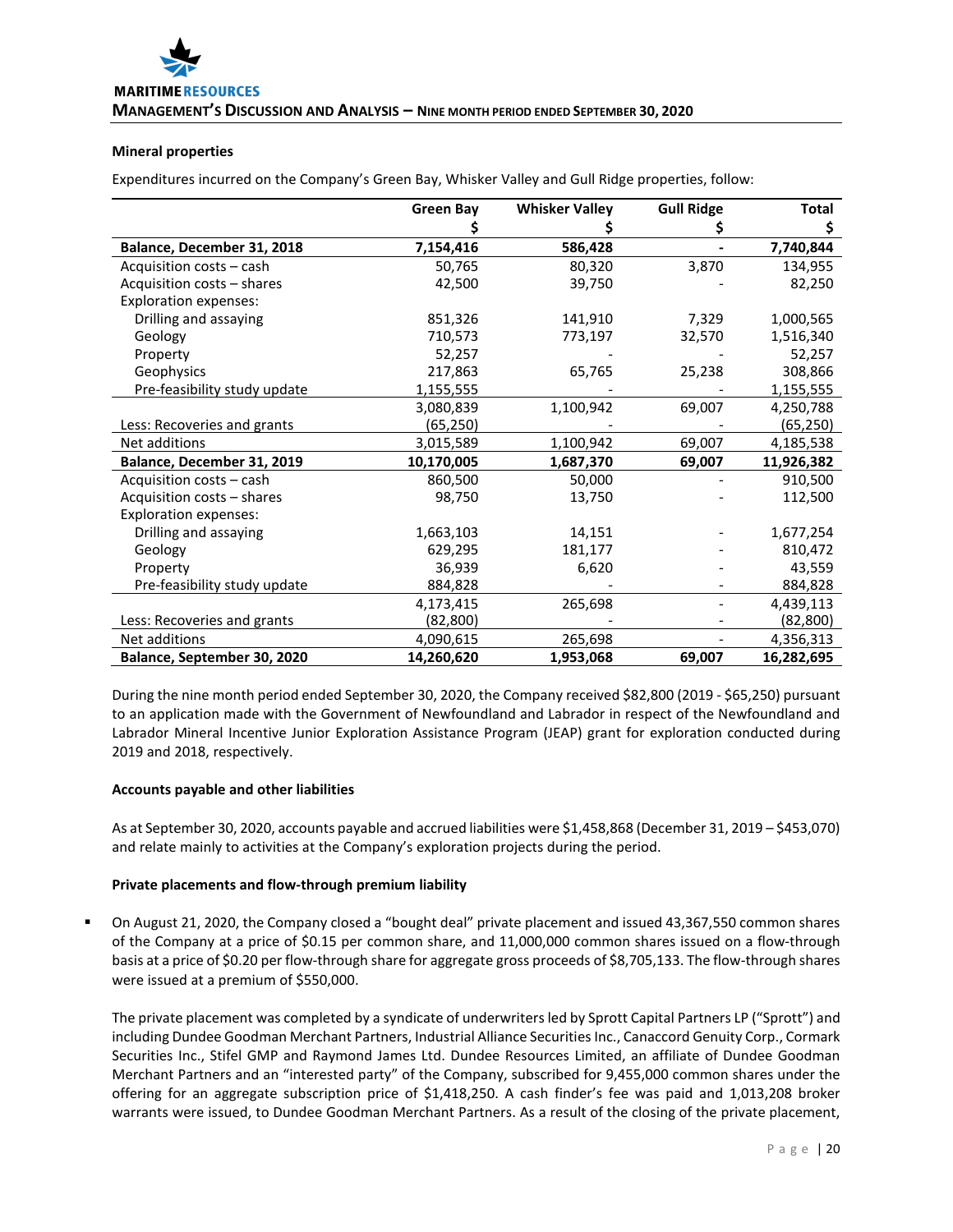

Dundee Resources Limited now owns 55,743,419 common shares of Maritime, representing an approximate 18.47% interest on an undiluted basis.

In connection with the closing of the private placement, the Company paid a cash fee of 6% totalling \$496,181 of the aggregate gross proceeds raised pursuant to the offering, with the exception of certain proceeds from the sale of the securities to certain specified persons. The Company issued an aggregate of 3,087,873 non-transferable broker warrants, with each broker warrant being exercisable into one common share at a price of \$0.15 per share until August 21, 2022 and fair valued at \$275,280. Legal, regulatory and other cash costs associated with the private placement totalled \$258,975. The net proceeds are being used by the Company to continue exploration and progress towards development of the Hammerdown Gold Project, as well as for working capital and general corporate purposes.

 On May 14, 2020, the Company closed a non-brokered private placement raising aggregate gross proceeds of \$3,500,000 through the issuance of a combination of common shares at a price of \$0.06 per common share and flow-through shares at a price of \$0.065 per flow-through share. The Company issued a total of 21,626,666 common shares and 33,883,076 flow-through shares pursuant to the private placement. The flow-through shares were issued at a premium of \$169,415. Pursuant to the Company incurring eligible flow-through expenditures, the flow-through premium liability has been reduced to \$nil and \$169,415 was recognized into income during the nine month period ended September 30, 2020. The net proceeds were used by the Company to continue exploration and progress towards development of the Hammerdown Gold Project, as well as for working capital and general corporate purposes.

Dundee Goodman Merchant Partners ("DGMP"), a division of Goodman & Company, Investment Counsel Inc., Sprott and Canaccord Genuity Corp. ("CG"), acted as advisors to the Company. The Company agreed to pay aggregate finders' and advisory fees of up to 5% in cash of the gross sales of common shares and flow-through shares. An aggregate of 666,864 common shares were issued to SCP as commission. The cash finders' and advisory fees amounted to an aggregate of \$94,518, including \$28,069 to DGMP, \$16,449 to CG, \$15,000 to EDE Asset Management and \$35,000 to Laurentian Bank Securities Inc. Legal, regulatory and other cash costs associated with the private placement totalled \$68,877.

Dundee Resources Limited, an affiliate of DGMP and an "interested party" of the Company, and affiliates of Sprott who may be considered "interested parties" of the Company, each subscribed for common shares and flow-through shares under the private placement. Dundee Resources Limited subscribed for 9,356,383 common shares having a subscription price of \$561,383 and affiliates of Sprott subscribed for 5,337,283 common shares and 15,692,308 flowthrough shares having an aggregate subscription price of \$1,340,237. Following the closing of the offering, Dundee Corporation's wholly owned subsidiary, Dundee Resources Limited, owned 46,288,419 common shares of Maritime, representing an approximate 18.83% interest, at that time; and Sprott, including its affiliates, owned 30,353,968 common shares of Maritime, representing an approximate 12.3% interest, at that time. DGMP was paid finders' and advisory compensation and SCP was issued common shares as commission as outlined above.

 Pursuant to a non-brokered private placement on April 24, 2019, the Company issued 36,755,000 units at a price if \$0.10 per unit and 20,141,662 flow-through units at a price of \$0.12 per flow-through unit for gross proceeds of \$6,092,500.

Each unit consisted of one common share and one-half of one transferable common share purchase warrant ("Warrant"). Each whole Warrant entitles the holder to acquire one common share of the Company at a price of \$0.15 per common share for a period of 24 months following the closing date of the Offering (the "NFT Warrants"). Each FT Unit consisted of one common flow-through share and one half of one transferable common share purchase warrant ("FT Warrant"). Each whole FT Warrant entitles the holder to acquire one non flow-through common share of the Company at a price of \$0.15 per common share for a period of 24 months following the closing date of the Offering (the "FT Warrants").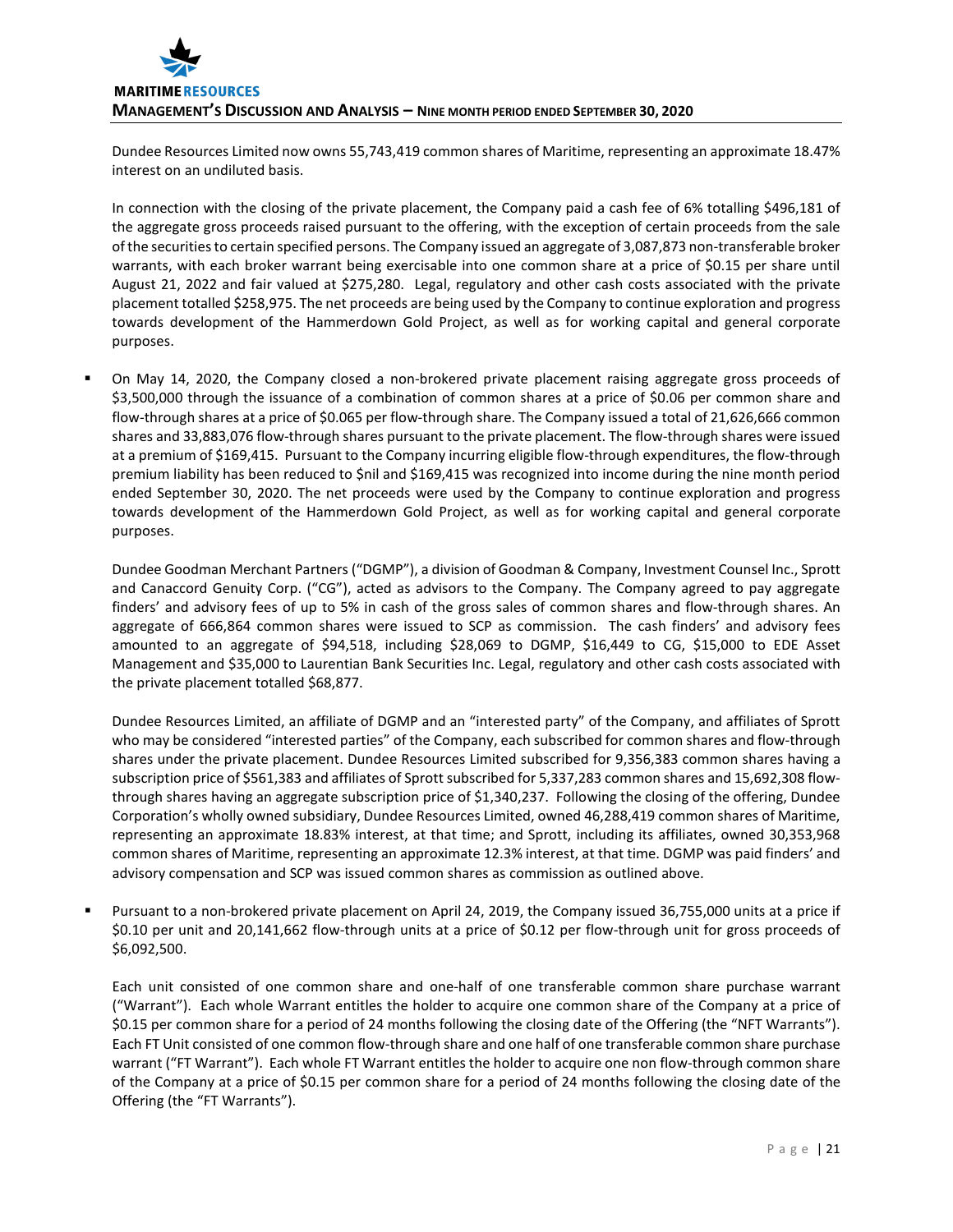The flow-through shares were issued at a premium of \$402,833. Pursuant to the Company incurring eligible flowthrough expenditures, the flow-through premium liability has been reduced to \$nil and the remaining \$15,612 was recognized into income during the nine month period ended September 30, 2020.

The Company paid aggregate finders' and advisory fees to certain brokers of \$412,909 and 3,863,294 finders' warrants valued at \$126,562, including \$156,532 and 1,563,273 finders' warrants to DGMP. As an advisor, Sprott received \$156,532 and 1,563,273 finders' warrants, and for certain orders, received finders' fees in the aggregate of \$11,995, for services related to its engagement. Following the financing, Dundee Corporation's wholly owned subsidiary, Dundee Resources Limited owned 36,932,036 shares of Maritime, representing an approximate 19.54% interest, at that time.

The fair value attributed to the finders' warrants was determined using the Black-Scholes valuation model using the following assumptions: Risk free interest rate of 1.63%, expected life of two years, and volatility rate of 80.56%. Each finders' warrant entitles the holder to purchase one common share of the Company at a price of \$0.15 per finders' warrant share for a period of 24 months following the closing date of the Offering.

| Flow-through premium liability                         |            |
|--------------------------------------------------------|------------|
| Balance - December 31, 2018                            | 128,738    |
| Flow-through premium liability additions               | 402,833    |
| Settlement of flow-through premium to income           | (483, 972) |
| Balance - December 31, 2019                            | 47,599     |
| Flow-through premium liability additions - May 2020    | 169,415    |
| Flow-through premium liability additions - August 2020 | 550,000    |
| Settlement of flow-through premium to income           | (217,014)  |
| Balance - September 30, 2020                           | 550,000    |

## **Shares issuances related to property option agreements**

During the nine month period ended September 30, 2020, the Company issued 500,000 common shares valued at \$82,500 in connection with the Inomin property; 250,000 common shares valued at \$16,250 in connection with the Sprucy Pond property and 250,000 common shares valued at \$13,750 in connection with the Whisker Valley Property. During the year ended December 31, 2019, the Company issued 500,000 common shares, valued at \$42,500 in connection with the Inomin property; 200,000 common shares, valued at \$19,000, in connection with the Whisker Valley Property; 250,000 common shares, valued at \$18,750, in connection with the El Strato property; and 25,000 common shares, valued at \$2000, in connection with the Strugglers Pond property.

# **Warrant and stock option exercises**

The Company issued 1,642,062 (2019 – nil) common shares upon the exercise of warrants. Cash proceeds of \$198,380 (2019 – \$nil) were received and the fair value of the exercised warrants of \$57,641 (2019 – \$nil) was transferred from reserves to share capital during the nine month period ended September 30, 2020.

The Company issued 425,000 (2019 – nil) common shares upon the exercise of stock options. Cash proceeds of \$42,500 (2019 – \$nil) were received and the fair value of the exercised options of \$30,359 (2019 – \$nil) was transferred from reserves to share capital during the nine month period ended September 30, 2020.

## **Royalty units**

During fiscal 2016, the Company issued Royalty Units with a price of \$0.01 per Royalty Unit, and, subject to written consent of the Company, may be assigned or transferred in their entirety only. The proceeds of \$210,700 received in relation to the Royalty Units has been recorded as a Royalty Reserve within Equity. Royalty Units will return 100% of the original investment made by the purchasers and is to be paid out of production from the Company's Green Bay project. The likelihood of the project going into production cannot be determined at this time. Total royalties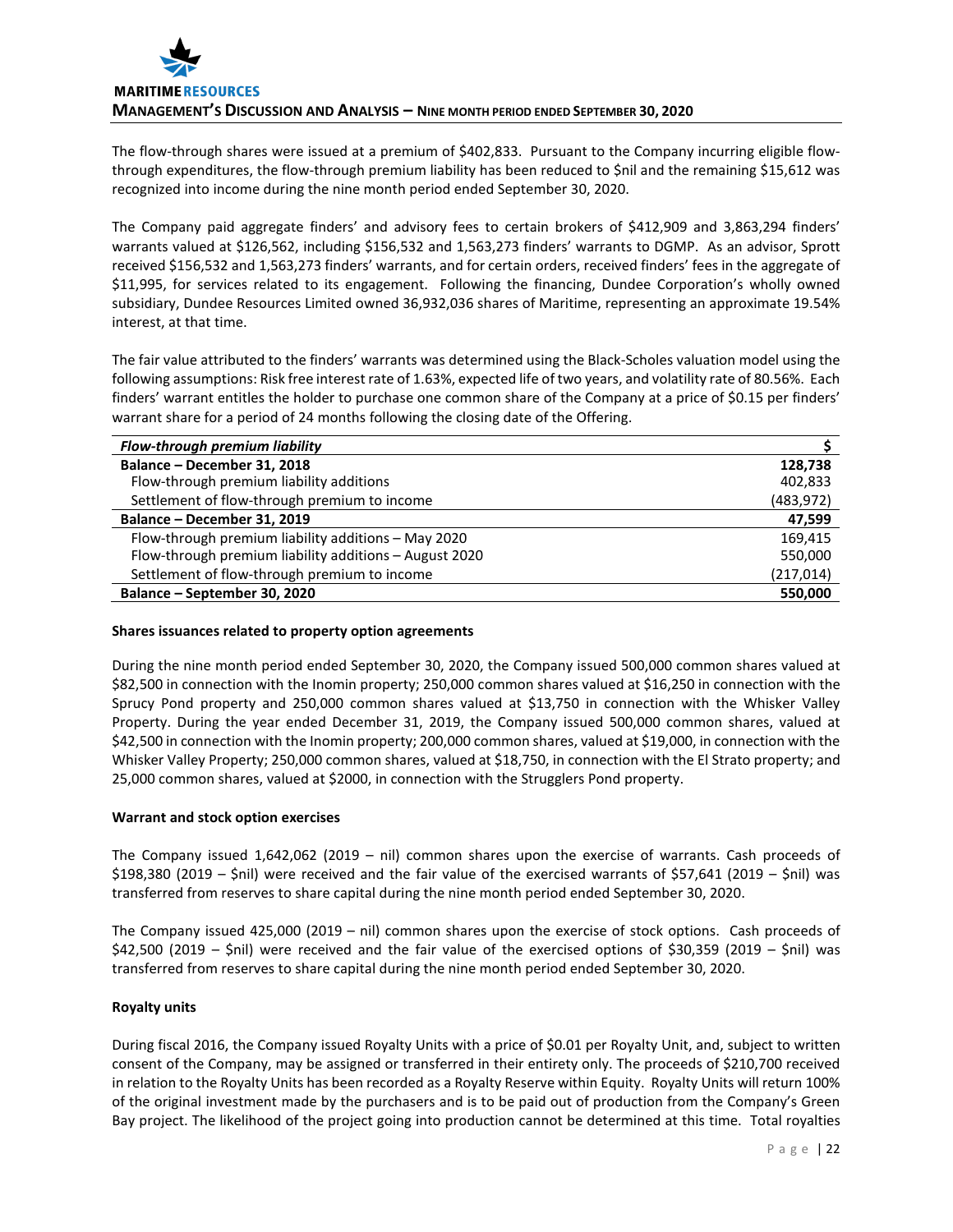

payable from the Royalty Units ("Royalty Payment") are capped at \$3,440,500 being the price for which the Equity Units (comprised of common shares and common share warrants) and Royalty Units were purchased. Royalty Payments will be made annually beginning on the first anniversary of the date of commencement of commercial production for the Project. Royalty Payments will be funded solely from 10% of annual net cash flow from the Project, with net cash flow representing net production revenues realized from the Project after deduction of all Project operating and debt servicing costs. At the option of the Company, Royalty Payments will be paid either in cash or in gold.

## **RESULTS OF OPERATIONS**

|                                     | Three months ended September |           |           |             | Nine months ended September 30 |            |
|-------------------------------------|------------------------------|-----------|-----------|-------------|--------------------------------|------------|
|                                     | 2020                         | 2019      | Change    | 2020        | 2019                           | Change     |
|                                     | Ş                            | s         |           |             |                                | Ş          |
| <b>Expenses</b>                     |                              |           |           |             |                                |            |
| Salaries and benefits               | 180,894                      | 140,728   | (40,166)  | 492,680     | 372,362                        | (120, 318) |
| Severance                           |                              | 108,000   | 108,000   |             | 992,497                        | 992,497    |
| Administration                      | 40,550                       | 42,426    | 1,876     | 131,892     | 194,809                        | 62,917     |
| <b>Business development</b>         |                              |           |           | 200,000     |                                | (200,000)  |
| Consulting                          | 8,550                        |           | (8,550)   | 11,410      | 28,000                         | 16,590     |
| Professional fees                   | 62,090                       | 13,425    | (48, 665) | 83,747      | 60,849                         | (22, 898)  |
| Directors' fees and expenses        | 19,925                       | 19,981    | 56        | 59,853      | 57,574                         | (2, 279)   |
| Investor relations and promotion    | 63,379                       | 106,012   | 42,633    | 207,996     | 151,282                        | (56, 714)  |
| Share based payment                 | 100,931                      | 6,523     | (94, 408) | 463,963     | 327,011                        | (136, 952) |
| Depreciation                        | 2,538                        | 3,814     | 1,276     | 22,550      | 46,502                         | 23,952     |
| Interest expense on lease liability |                              | (750)     | (750)     | 138         | 2,834                          | 2,696      |
|                                     | (478,857)                    | (440,159) | (38,698)  | (1,674,229) | (2,233,720)                    | 559,491    |
| Interest income                     | 6,405                        | 25,641    | (19,236)  | 16,532      | 54,090                         | (37, 558)  |
| Flow-through premium liability      | 140,749                      | 211,006   | (70,257)  | 217,014     | 355,551                        | (138,537)  |
| Loss for the period                 | (331,703)                    | (203,512) | (128,191) | (1,440,683) | (1,824,079)                    | 383,396    |

For the three and nine month period ended September 30, 2020, the Company incurred a loss and comprehensive loss in the amount of \$331,703 (2019 – \$203,512) and \$1,440,683 (2019 – \$1,824,079), respectively.

On March 12, 2020, the Company entered into a LOI with Rambler Metals and Mining Canada Ltd., a wholly-owned subsidiary of Rambler. The LOI includes an exclusivity period of twelve months to evaluate Rambler's Nugget Pond Gold Plant for the purpose of processing feed from the Hammerdown Gold Project and to complete a feasibility study with the option to negotiate a purchase agreement during that time. In consideration Maritime advanced a deposit of \$200,000 to Rambler.

During the three and nine month periods ended September 30, 2020, the Company incurred \$16,286 (2019 – \$15,826) and \$48,859 (2019 – \$37,576), respectively, for an office lease included in Administration in the statement of loss and comprehensive loss and not included in lease liabilities.

During the nine month period ended September 30, 2020, the Company granted 6,700,000 (December 31, 2019 – 4,850,000) stock options to directors, officers, consultants and employees of the Company, of which 6,437,500 (December 31, 2019 – 4,650,000) have vested and the remaining 262,500 (December 31, 2019 – 200,000) unvested stock options will vest by one-third every three months, for nine months. The fair value of the stock options granted as determined by the Black-Scholes pricing model was \$473,788 (December 31, 2019 – \$332,743) or \$0.09 (December 31, 2019 – \$0.07) per option. Share based payments recognized during the nine months ended September 30, 2020 of \$463,963 (2019 – \$327,011). During the nine month period ended September 30, 2020, 200,000 (December 31, 2019 – 495,000) stock options were forfeited, cancelled or expired resulting in a reversal of \$10,769 (December 31, 2019 – \$102,291) from reserves to deficit. The total fair value of unvested options that will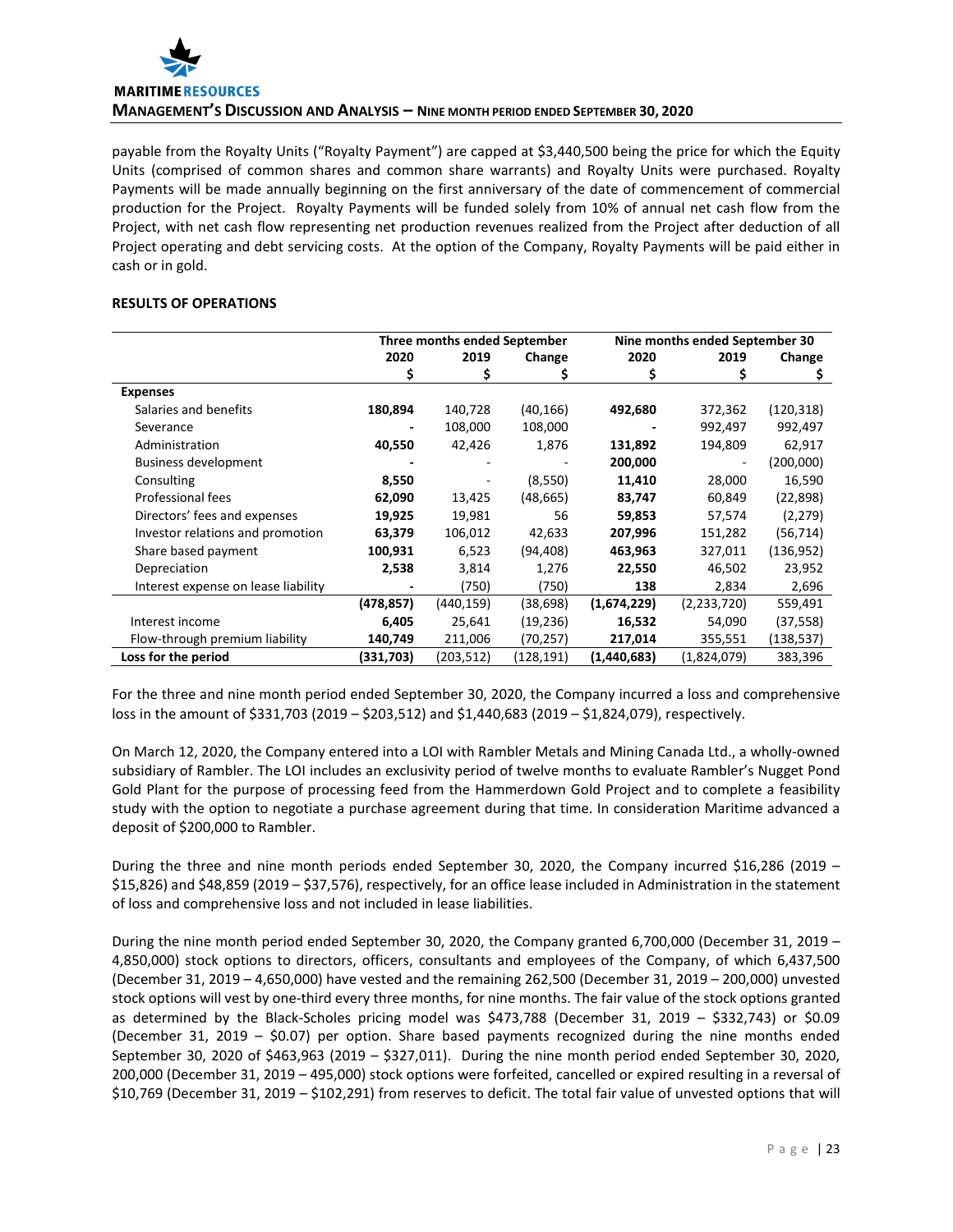

be recognized in the statement of loss in future periods amounts to \$9,825 at September 30, 2020 (December 31,  $2019 - $2,395$ ).

Pursuant to qualifying flow-through expenditures incurred during the three and nine month periods ended September 30, 2020, the flow-through premium liability was reduced by \$140,749 (2019 – \$211,006) and \$217,014 (2019 – \$355,551), respectively, and recorded in income as recognition of the flow-through premium liability.

# **SUMMARY OF QUARTERLY RESULTS**

The following table summarizes information derived from the Company's financial statements for each of the eight most recently completed quarters.

| in thousands, except per share    | Sep 30<br>2020 | <b>Jun 30</b><br>2020 | <b>Mar 31</b><br>2020 | <b>Dec 31</b><br>2019 | Sep 30<br>2019 | <b>Jun 30</b><br>2019 | <b>Mar 31</b><br>2019 | <b>Dec 31</b><br>2018 |
|-----------------------------------|----------------|-----------------------|-----------------------|-----------------------|----------------|-----------------------|-----------------------|-----------------------|
| amounts                           |                |                       | \$                    |                       |                |                       |                       |                       |
| Net loss:                         |                |                       |                       |                       |                |                       |                       |                       |
| (i)<br>in total                   | (332)          | (680)                 | (429)                 | (182)                 | (204)          | (516)                 | (1,104)               | (597)                 |
| per share <sup>(1)</sup><br>(iii) | (0.00)         | (0.00)                | (0.00)                | (0.00)                | (0.00)         | (0.00)                | (0.01)                | (0.01)                |
| Cash                              | 8,739          | 3.200                 | 600                   | 1,827                 | 3.444          | 5,444                 | 955                   | 2,359                 |
| Exploration and evaluation assets | 16,283         | 13,282                | 12,668                | 11,926                | 10,728         | 8,871                 | 8,140                 | 7,741                 |
| Debt                              | nil            | nil                   | nil                   | nil                   | nil            | nil                   | nil                   | nil                   |
| Deficit                           | (10,949)       | (10,629)              | (9,948)               | (9,519)               | (9, 347)       | (9,144)               | (8, 721)              | (7,616)               |

(1) *Fully diluted loss per share amounts are not shown as they would be anti-dilutive*.

Maritime's loss in each period primarily reflects the level general and administrative expenses. Cash balances fluctuated as a result of the various financings, combined with expenditures in the periods. The Company's operations are not driven by seasonal trends, but rather by reaching project milestones such as completing various geological, technical, environmental and socio-economic objectives as well as closing the financings needed to fund the Company's activities. The operating results of junior exploration companies typically demonstrate wide variations from period to period. These variances arise from fluctuations in such costs as share-based compensation, level of exploration activity and unanticipated events such as hostile takeover bids.

## **TRANSACTIONS WITH RELATED PARTIES**

## **Key Management Personnel**

Key management personnel include those persons having authority and responsibility for planning, directing, and controlling the activities of the Company as a whole. The Company has determined that key management personnel consists of executive and non-executive members of the Company's Board of Directors and corporate officers. Compensation paid or payable to key management personnel for services rendered were as follows:

|                       | Three month  | Three month  | Nine month   | Nine month   |
|-----------------------|--------------|--------------|--------------|--------------|
|                       | period ended | period ended | period ended | period ended |
|                       | September 30 | September 30 | September 30 | September 30 |
|                       | 2020         | 2019         | 2020         | 2019         |
|                       |              |              |              |              |
| <b>Salaries</b>       | 154,489      | 139,443      | 439,209      | 360,053      |
| Consulting            |              |              |              | 28,000       |
| Contract wages        |              |              |              | 26,000       |
| Directors' fees       | 17,500       | 17,500       | 52,500       | 52,500       |
| Geological consulting |              |              |              | 54,617       |
| Share based payments  | 64,240       |              | 294,027      | 230,233      |
| Severances            |              | 108,000      |              | 992,497      |
|                       | 236,229      | 264.943      | 785.736      | 1,743,900    |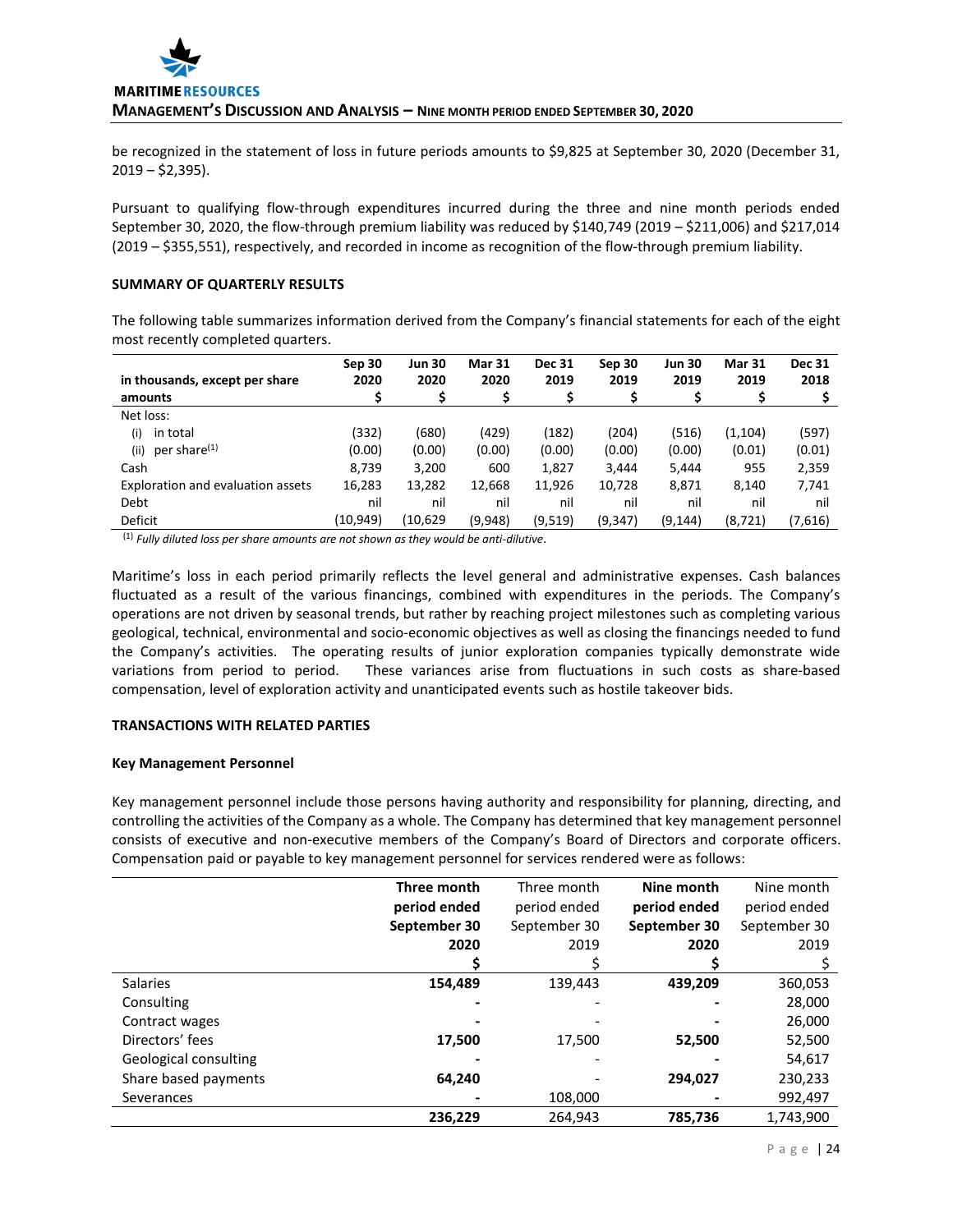At September 30, 2020, the Company included in accounts payable and accrued liabilities \$17,500 (2019 – \$17,500) of directors' fees payable to the members of board of directors of the Company. During the nine months ended September 30, 2019, the Company made management changes resulting in the Company paying severances totalling \$884,497 to the former Chief Executive Officer (\$391,496), Chief Financial Officer (\$117,000), Chief Operating Officer (\$328,001) and Corporate Secretary (\$48,000) of the Company. In addition, the Company paid Mr. Bernard Kahlert, P.Geo., who served as Vice President of Exploration for the Company, a sum of \$108,000 upon his retirement.

# **Related-party transactions**

Effective February 1, 2019, the Company entered into a sublease for office space in Toronto, with a corporation that is related by virtue of having directors, as well as the Chief Financial Officer and Corporate Secretary in common.

|                       | Three month  | Three month  | Nine month   | Nine month   |
|-----------------------|--------------|--------------|--------------|--------------|
|                       | period ended | period ended | period ended | period ended |
|                       | September 30 | September 30 | September 30 | September 30 |
|                       | 2020         | 2019         | 2020         | 2019         |
|                       |              |              |              |              |
| Rent                  | 16,286       | 15,826       | 48,859       | 37,576       |
| Office administration | 1,319        | 1,133        | 3,926        | 3,028        |
|                       | 17,605       | 16,959       | 52,785       | 40,604       |

# **LIQUIDITY AND CAPITAL RESOURCES**

The Company has no operations that generate cash flow at this time. The Company's future financial success will depend on its success in re-starting the past producing Hammerdown gold mine and, also on the expansion of, or discovery of, one or more economic mineral deposits or business opportunities. The process can take years, can consume significant resources and is largely based on factors that are beyond the control of the Company and its management.

Management's objective is to ensure that there is sufficient capital to minimize liquidity risk and to continue as a going concern. As an exploration stage company, the Company has financed its activities primarily by the issuance of equity securities. Although the Company has been successful in the past in obtaining financing through the sale of equity securities, there can be no assurance that the Company will be able to obtain adequate financing in the future, or that the terms of such financings will be favourable.

On August 21, 2020, the Company completed a "bought deal" private placement of a combination of 43,367,550 common shares of the Company at a price of \$0.15 per common share, and 11,000,000 common shares issued on a flow-through basis at a price of \$0.20 per FT Share for aggregate gross proceeds of \$8,705,132.50. The gross proceeds from the sale of the FT Shares are being used for "qualifying expenditures" (as defined in the Income Tax Act (Canada)) and the net proceeds from the sale of the common shares will be used for general corporate and working capital purposes.

# **Working Capital**

The Company had \$7,754,950 in working capital as at September 30, 2020 (December 31, 2019 – \$1,645,470) (see "Non-IFRS Measures"). As at September 30, 2020, the Company had no debt, did not have any unused lines of credit or other arrangements in place to borrow funds, and had no off-balance sheet arrangements. The Company has no current plans to use debt financing and does not use hedges or other financial derivatives.

The Company manages its liquidity risk (i.e., the risk that it will not be able to meet its obligations as they become due) by forecasting cash flows from operations together with its investing and financing activities. Expenditures are adjusted to ensure liabilities can be funded as they become due. Management and the Board of Directors are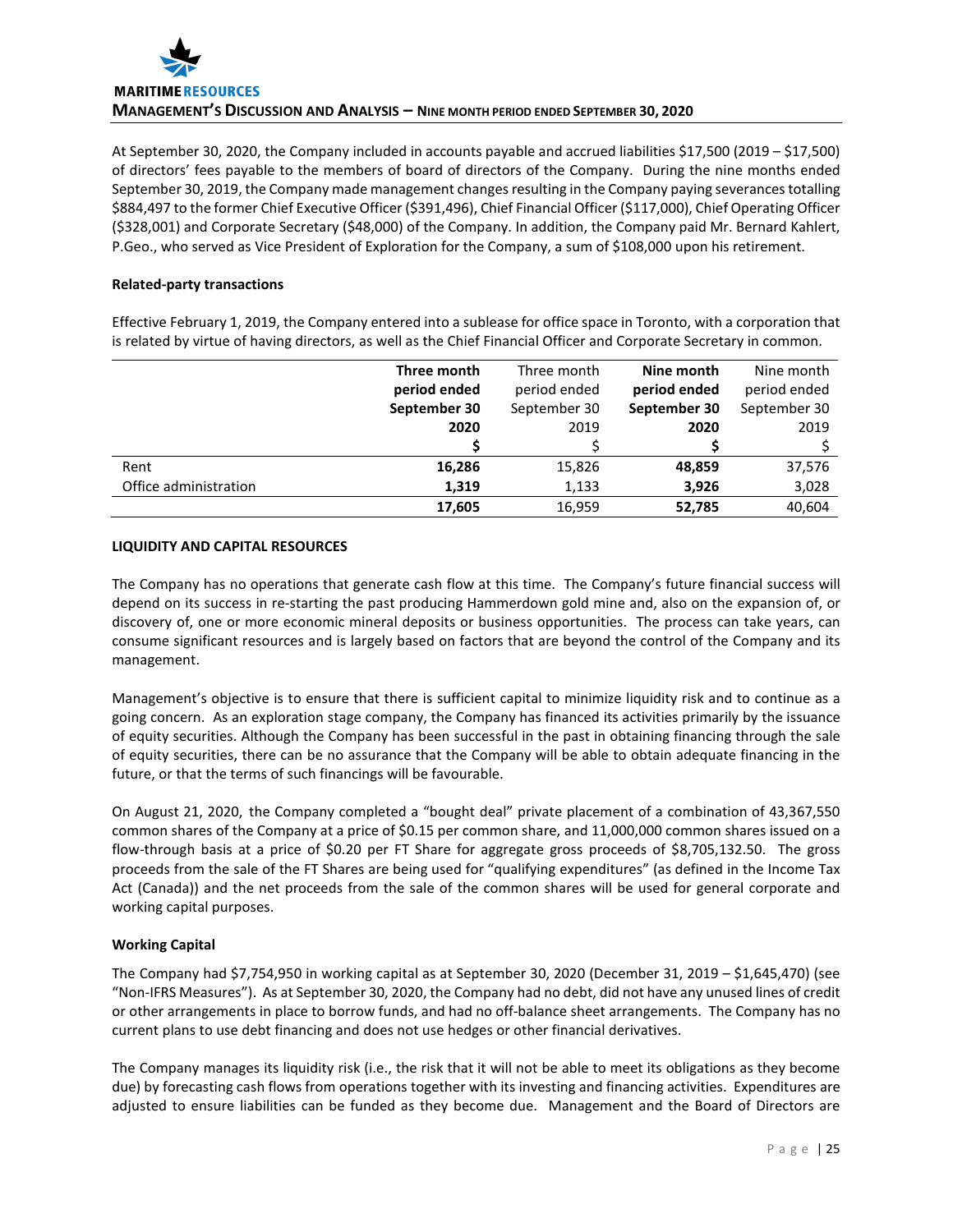

actively involved in the review, planning, and approval of significant expenditures and commitments.

#### **Operating Activities**

Cash used in operating activities was \$1,209,268 for the nine month period ended September 30, 2020, compared to \$1,529,187 in the same period of 2019.

#### **Financing Activities**

Financing activities resulted in cash inflows of \$11,514,115 from the issuance of shares partially offset by repayment of lease liabilities during the nine months ended September 30, 2020, compared to cash inflows of \$5,570,173 in the same period of 2019.

#### **Investing Activities**

Investing activities, relating predominantly to exploration and evaluation expenditures on the Company's exploration properties, resulted in cash outflows of \$3,393,179 during the nine month period ended September 30, 2020 (2019 – \$2,955,992).

#### **FINANCIAL INSTRUMENTS**

The Company's financial instruments consist of cash, receivables, and accounts payable and accrued liabilities. The carrying value of receivables, and accounts payable and accrued liabilities approximate their fair values due to the short-term nature of these instruments. The fair value of cash is measured based on level 1 of the fair value hierarchy.

The Company's risk exposures and the impact on the Company's financial instruments are summarized below.

#### **Credit risk**

Credit risk is the risk of a financial loss to the Company if a counter-party to a financial instrument fails to meet its contractual obligation. The Company's receivables consist primarily of tax receivables due from federal and provincial government agencies. The Company has no customers or trade receivables as at September 30, 2020. The Company does not have a significant concentration of credit risk with any single counter-party. The Company's cash is invested in interest bearing accounts at major Canadian chartered banks. Because of these circumstances, the Company does not believe it has a material exposure to credit risk. Receivables are due from a government agency.

#### **Interest rate risk**

Interest rate risk is the risk that the fair value or future cash flows of a financial instrument will fluctuate because of changes in market interest rates. Financial assets and liabilities with variable interest rates expose the Company to cash flow interest rate risk. The risk that the Company will realize a loss in cash is limited because the Company's deposits are redeemable on demand.

## **Liquidity risk**

Liquidity risk is the risk that the Company will not be able to meet its obligations as they become due. The Company's ability to continue as a going concern is dependent on management's ability to raise required funding through future equity issuances, asset sales or a combination thereof.

The Company manages its liquidity risk by forecasting cash flows from operations and anticipating any investing and financing activities. As at September 30, 2020, the Company had cash totalling \$8,738,825 (December 31, 2019 – \$1,827,157) to settle accounts payable and accrued liabilities of \$1,458,868 (December 31, 2019 – \$453,070). Management and the Board of Directors are actively involved in the review, planning and approval of significant expenditures and commitments.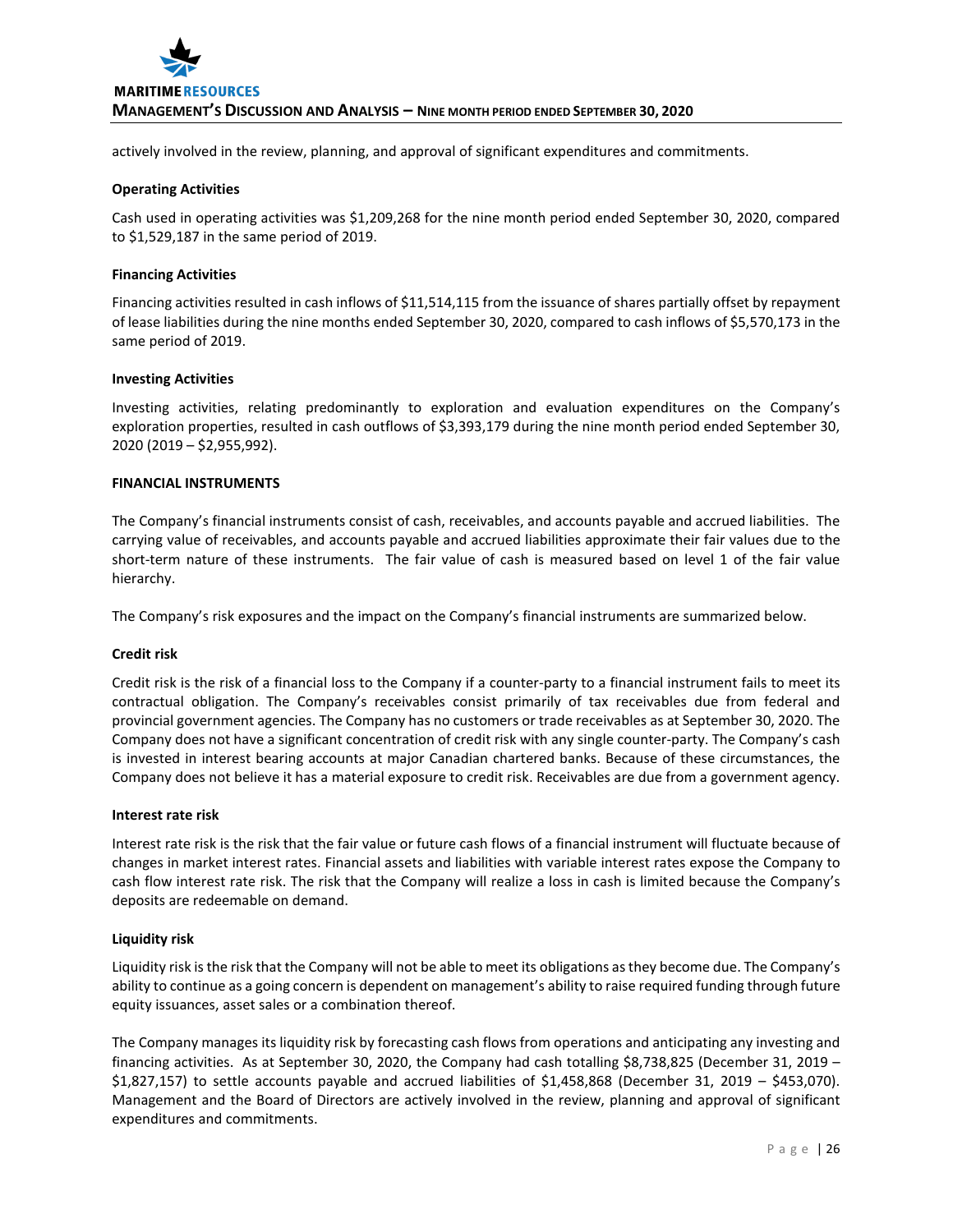

As at September 30, 2020 and December 31, 2019, the Company's accounts payable and accrued liabilities have contractual maturities of less than 60 days and are subject to normal trade terms.

#### **Price risk**

The Company is exposed to price risk with respect to commodity and equity prices. Equity price risk is defined as the potential adverse impact on the Company's earnings due to movements in individual equity prices or general movements in the level of the stock market. Commodity price risk is defined as the potential adverse impact on earnings and economic value due to commodity price movements and volatilities. The Company closely monitors commodity prices, individual equity movements, and the stock market to determine the appropriate course of action to be taken by the Company.

#### **CONTINGENCIES**

The Company may be subject to various contingent liabilities that occur in the normal course of operations. The Company is not aware of any pending or threatened proceedings that would have a material adverse effect on the financial position or future results of the Company.

#### **OFF BALANCE SHEET ARRANGEMENTS**

The Company does not have any off-balance sheet arrangements.

## **CRITICAL ACCOUNTING ESTIMATES AND JUDGEMENTS**

The discussion and analysis of Maritime's financial condition and results of operations are based upon its financial statements, which are prepared in accordance with IFRS. The preparation of the financial statements requires the Company to make estimates and judgements that affect the reported amounts of assets and liabilities, revenues and expenses, and related disclosure of contingent assets and liabilities at the date of the financial statements. Actual results may differ from these estimates under different assumptions or conditions. The areas involving a higher degree of judgment or complexity, or areas where assumptions and estimates are significant to the financial statements are discussed in more detail in the Company's financial statements for the year ended December 31, 2019, which are available on SEDAR a[t www.sedar.com.](http://www.sedar.com/)

#### **RISK FACTORS AND UNCERTAINTIES**

The Company is subject to risks and uncertainties similar to other companies in a comparable stage of exploration. These risks include, but are not limited to, continuing losses, dependence on key individuals, and the ability to secure adequate financing to meet minimum capital required to successfully complete its exploration programs and continue as a going concern. While the Company has been successful in raising financing to date, there can be no assurance that it will be able to do so in the future. The operations of the Company are speculative due to the highrisk nature of its business. These risk factors and uncertainties could materially affect the Company's future operating results and could cause actual events to differ materially from those described herein and in forwardlooking statements and forward-looking information relating to the Company. For a more comprehensive discussion of the risks and uncertainties faced by the Company, please refer to the Company's MD&A as at December 31, 2019 filed on [www.sedar.com.](http://www.sedar.com/)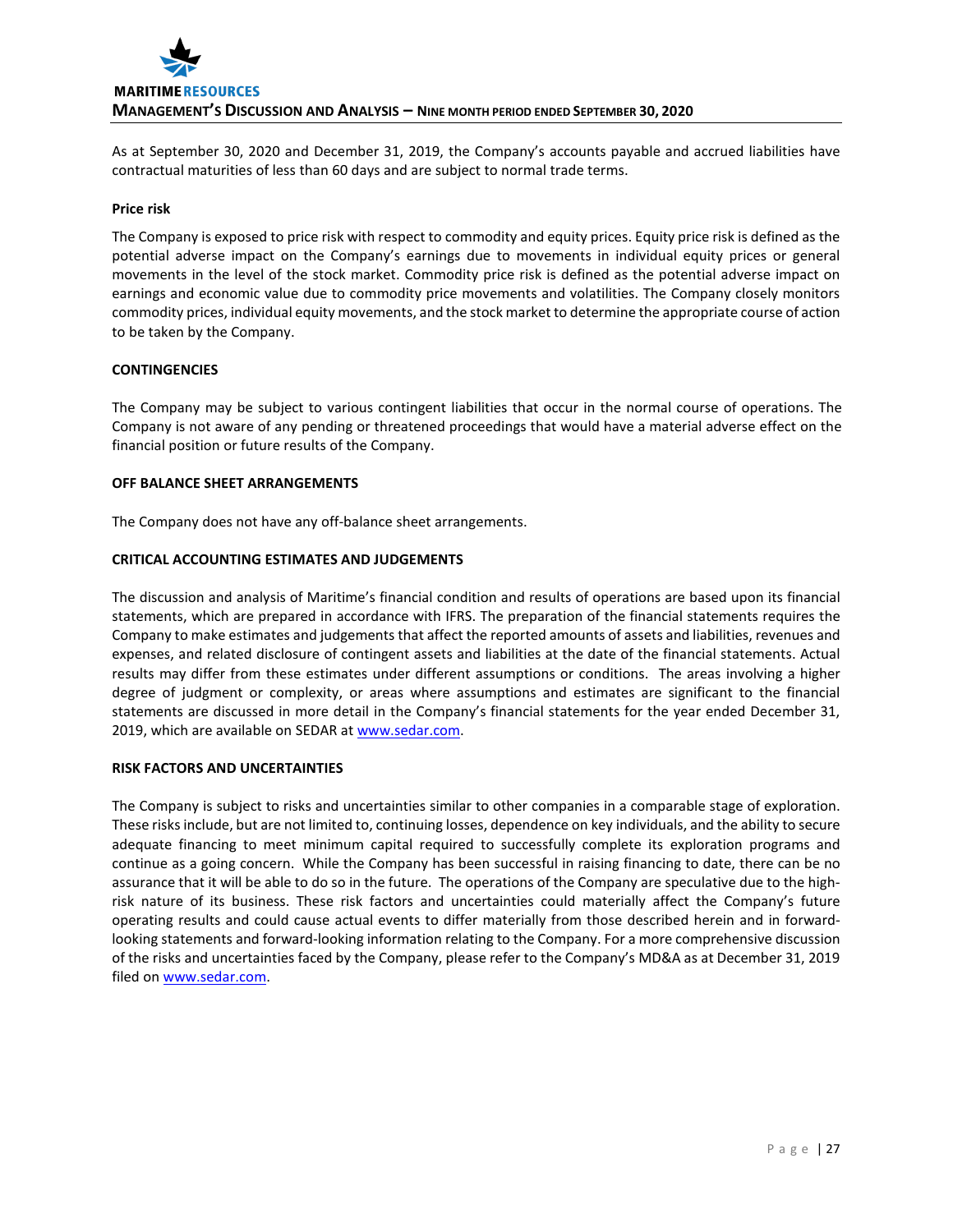# **DISCLOSURE OF SECURITIES OUTSTANDING**

As at November 26, 2020, the following common shares, common share purchase options, finders' warrants and common share purchase warrants were outstanding.

|                                               |                    | <b>Exercise price</b> | Number of shares and<br>number of shares on |
|-----------------------------------------------|--------------------|-----------------------|---------------------------------------------|
|                                               | <b>Expiry date</b> | per share             | exercise                                    |
| <b>Common shares</b>                          |                    |                       | 311,951,233                                 |
| Common share purchase options                 | 29-Jul-2021        | \$0.25                | 2,300,000                                   |
| Common share purchase options                 | 26-Apr-2022        | \$0.15                | 200,000                                     |
| Common share purchase options                 | 04-Dec-2022        | \$0.10                | 500,000                                     |
| Common share purchase options                 | 15-Dec-2022        | \$0.10                | 2,075,000                                   |
| Common share purchase options                 | 06-Dec-2023        | \$0.11                | 4,805,000                                   |
| Common share purchase options                 | 18-Jun-2024        | \$0.10                | 4,650,000                                   |
| Common share purchase options                 | 20-May-2025        | \$0.085               | 5,650,000                                   |
| Common share purchase options                 | 16-Jun-2025        | \$0.095               | 350,000                                     |
| Common share purchase options                 | 10-Sep-2025        | \$0.17                | 700,000                                     |
| Common share purchase options                 |                    |                       | 21,230,000                                  |
| Common share purchase warrants                | 12-24-Apr-2021     | \$0.15                | 28,448,333                                  |
| Common share purchase warrants <sup>(1)</sup> |                    |                       | 28,448,333                                  |
| Finders' warrants                             | 12-24-Apr-2021     | \$0.15                | 3,863,294                                   |
| Finders' warrants                             | 21-Aug-2022        | \$0.15                | 3,087,873                                   |
| Finders' warrants <sup>(2)</sup>              |                    |                       | 6,951,167                                   |

*(1) Each transferable warrant entitles the holder to acquire one common share of the Company.*

*(2) Each non-transferable warrant entitles the holder to acquire one common share of the Company.*

#### **NON-IFRS MEASURES**

This MD&A refers to working capital, which is not a recognized measure under IFRS. This non-IFRS performance measure does not have any standardized meaning prescribed by IFRS and is therefore unlikely to be comparable to similar measures presented by other issuers. Management uses this measure internally to better assess performance trends and liquidity. Management understands that a number of investors and others who follow the Company's business assess performance in this way. This data is intended to provide additional information and should not be considered in isolation or as a substitute for measures of performance prepared in accordance with IFRS.

| As at                                    | September 30, 2020 | December 31, 2019 |
|------------------------------------------|--------------------|-------------------|
|                                          |                    |                   |
| Current assets                           |                    |                   |
| Cash                                     | 8,738,825          | 1,827,157         |
| Receivables                              | 331,031            | 161,546           |
| Prepaid expenses                         | 143,962            | 120,199           |
|                                          | 9,213,818          | 2,108,902         |
| Current liabilities                      |                    |                   |
| Accounts payable and accrued liabilities | (1,458,868)        | (453,070)         |
| Lease liability                          |                    | (10, 362)         |
| Working capital                          | 7,754,950          | 1,645,470         |